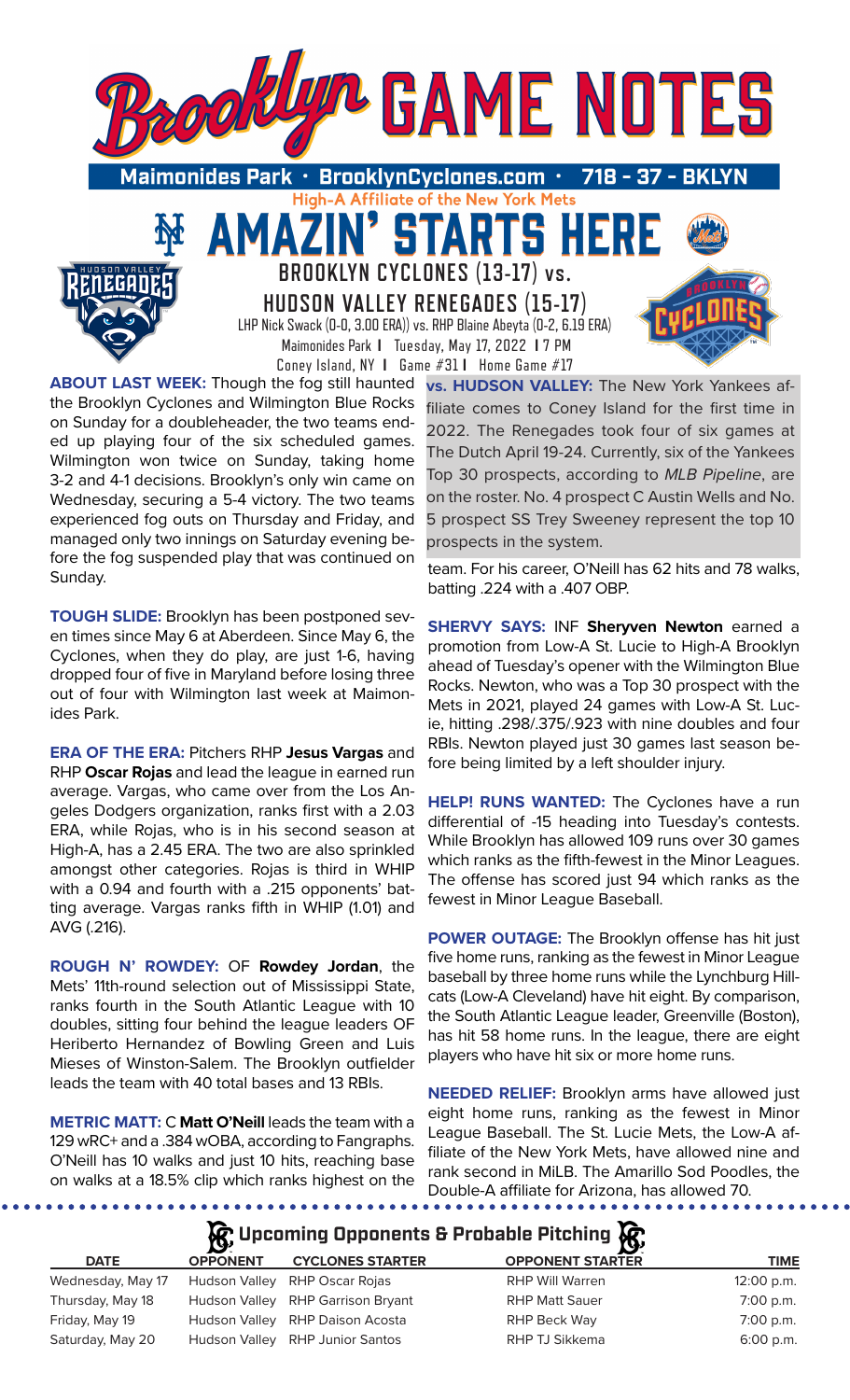# **MAY 17 VS HUDSON VALLEY STARTING PITCHER PAGE 2**

# 29 NICK SWACK LHP

**Height:** 6-4 **Weight:** 230 **Bats**: Left **Throws**: Left **Date of Birth:** August 1, 1998 **Age**: 21 **Hometown:** Monticello, MN **How Obtained:** Mets 17th round pick, 2021 **College: Xavier (OH)**

**SWACKING TOUR:** Nick Swack makes his third High-A start today, facing the Hudson Valley Renegades.

**SWEET STRIKEOUT SUCCESS:** Swack tossed just 12 2/3 innings with Low-A St. Lucie, making two starts and two other relief appearances, striking out 24 batters. The southpaw's  $\frac{\text{part}}{48}$ strikeout rate was 46% in the Florida State League with a  $475$ 3.8% walk rate.

**YEAR ONE:** After his draft selection mid-summer in 2021, Swack reported to Florida to pitch for the Complex team, making five relief appearances with 13 strikeouts and two walks over just seven total frames.

**BIG EAST BEST:** Swack earned Big East Conference First-Team accolades after his 2021 campaign for the Xavier Musketeers, tossing a team-high 80 innings. He finished his Xavier career with the 12th-most wins in team history (15) and the sixth-most strikeouts in school history (214).

**X MARKS THE SPOT:** Xavier has produced two Hall of Famers, baseball legend Frank Robinson who spent 21 years in the Major Leagues with Cincinnati, Baltimore, Los Angeles (NL), California, and Cleveland. Robinson enrolled in Xavier after his first MLB season, however. On the pitching side, Jim Bunning, who pitched 591 games in the big leagues, represents the most famous arm out of the small Cincinnati college.

**MINNESOTA!:** The lefty hails from Monticello, Minnesota where he played baseball, hockey, and was the quarterback on his high school football team. He is the only player from his high school - Monticello High School - to ever play professional baseball.

| $K\%$        | BB%   | HR/9       |
|--------------|-------|------------|
| 21.2%        | 9.1%  | 1.00       |
| <b>BABIP</b> | GB%   | <b>FIP</b> |
| .136         | 36.4% |            |

**ZWACK'S SEASON AND CAREER HIGHS 2022 Season Career**<br>
(4/27 at Daytona) **Strikeouts** 9 (4/27/22 at Dayto 9 (4/27 at Daytona) **Strikeouts** 9 (4/27/22 at None **Double Digit K Games** None None **Double Digit K Games**<br>5 (4/8 at Daytona) **High Hits, Game** 5 (4/8 at Daytona) **High Hits, Game** 5 (4/8/22 at Daytona) 1 (2x, 5/11 vs. Wilmington) **High HR, Game** 1 (2x, 5/11 vs. Wilmington)<br>(2x, 4/15 vs. Clearwater) **High Runs, Game** 4 (2x, 4/15/22 vs. CLR)<br>2 (5/4/22 at Aberdeen) **High Walks, Game** 2 (5/4/22 at Aberdeen) 4 (2x, 4/15 vs. Clearwater)<br>2 (5/4 at Aberdeen) 2 (5/4 at Aberdeen) **High Walks, Game** 2 (5/4/22 at Aberdeen) 5 (2x, 5/4 at Aberdeen) **Innings Pitched, Game** 5 (2x, 5/4 at Aberdeen) nplete Games<br>Shutouts None **Shutouts** None

|                  |          |            |                    |     |     |            |     |     |             |            |                                             | <b>CYCLONES STARTING PITCHER BREAKDOWN</b> |           |          |                                                       |    |     |     |           |            |
|------------------|----------|------------|--------------------|-----|-----|------------|-----|-----|-------------|------------|---------------------------------------------|--------------------------------------------|-----------|----------|-------------------------------------------------------|----|-----|-----|-----------|------------|
|                  |          |            |                    |     |     |            |     |     |             |            | <b>STARTER</b>                              |                                            |           |          | <b>GS Quality StartsRun SupportRS/Start BC Record</b> |    |     |     |           |            |
|                  |          |            |                    |     |     |            |     |     |             |            | Acosta                                      |                                            | 6         |          |                                                       | 8  |     | 1.3 |           | $O - 6$    |
|                  |          |            |                    |     |     |            |     |     |             |            | Bryant                                      |                                            |           | 0        |                                                       | 10 |     | 3.3 |           | $2 - 0$    |
|                  |          |            | <b>CATCHER ERA</b> |     |     |            |     |     |             |            | Chacin                                      |                                            |           |          |                                                       | 18 |     | 4.5 |           | $3-1$      |
| <b>NAME</b>      | G        | ER         | <b>INN</b>         |     |     | <b>ERA</b> |     |     |             |            | Griffin                                     |                                            |           |          |                                                       | 8  |     | 4.0 |           | $2 - 0$    |
|                  |          |            |                    |     |     |            |     |     |             |            | Ocampo                                      |                                            |           |          |                                                       | 9  |     | 3.0 |           | $1 - 2$    |
| Gaddis           | 10       | 39         | 85                 |     |     | 4.13       |     |     |             |            | Rojas                                       |                                            | 4         | Ο        |                                                       | 12 |     | 3.0 |           | $2 - 2$    |
| Mena             | 10       | 29         | 83                 |     |     | 3.14       |     |     |             |            | Santos                                      |                                            | 6         |          |                                                       | 12 |     | 2.0 |           | $1 - 5$    |
| O'Neill          | 10       | 30         | 69                 |     |     | 3.91       |     |     |             |            | Vargas                                      |                                            |           |          |                                                       |    |     | 5.0 |           | $O-1$      |
|                  |          |            |                    |     |     |            |     |     |             |            | Zwack                                       |                                            |           | $\Omega$ |                                                       | 14 |     | 7.0 |           | $2 - 0$    |
|                  |          |            |                    |     |     |            |     |     |             |            | <b>BROOKLYN CYCLONES PITCHING BREAKDOWN</b> |                                            |           |          |                                                       |    |     |     |           |            |
|                  | W-L      | <b>ERA</b> | IP<br>н            | R   | ER. | BB         | ĸ   | HR. | <b>AVGI</b> |            | W-L                                         | <b>ERA</b>                                 | IP        | н        | R                                                     | ER | BB  | ĸ   | <b>HR</b> | <b>AVG</b> |
| <b>STARTERS</b>  | $2 - 12$ | 4.06       | 108.2<br>95        | 58  | 49  | 46         | 107 | 4   |             | .233 HOME  | $9 - 7$                                     | 3.54                                       | 140.0 108 |          | 57                                                    | 55 | 61  | 153 | 4         | .209       |
| <b>RELIEVERS</b> | 11-5     | 3.17       | 139.1<br>106       | 51  | 49  | 74         | 162 | 4   |             | .209 ROAD  | $4-10$                                      | 3.58                                       | 108.0 93  |          | 52                                                    | 43 | 59  | 116 | 4         | .234       |
| <b>TOTAL</b>     | 13-17    | 3.56       | 248.0 201          | 109 | 98  | 120        | 269 | 8   |             | .220 TOTAL | $13-17$                                     | 3.56                                       | 248.0 201 |          | 109                                                   | 98 | 120 | 269 | 8         | .220       |

-RHP Sammy Tavarez leads the relievers with a 36.4% strikeout rate and has not allowed a line drive this season, according to Fangraphs (82% GB/18% FB). -RHP Hunter Parsons has a bullpen best 1.43 FIP and has not allowed a run or earned run this season -RHP Brendan Hardy has the highest swinging strike rate on the team at 19.2%

**BULLPEN NOTES**



### Low-A St. Lucie<br>**OPP** DEC IP H R **DATE OPP DEC IP H R ER BB K HR AVG** 4/8 @ DBT W 3.0 5 4 3 0 7 0 .333 4/15 CLR L 0.2 4 4 4 0 2 1 .429 4/21 @ JUP 5.0 2 0 0 1 6 0 .306 4/27 DBT 4.0 3 0 0 1 9 0 .280 5/4 @ ABD 5.0 2 1 1 2 4 0 .125 5/11 WIL 4.0 2 2 2 1 3 1 .133

**2022 GAME-BY-GAME**

**DATE OPP DEC IP H R ER BB K HR AVG**

**High-A St. Lucie**<br> **DATE** OPP DEC IP H R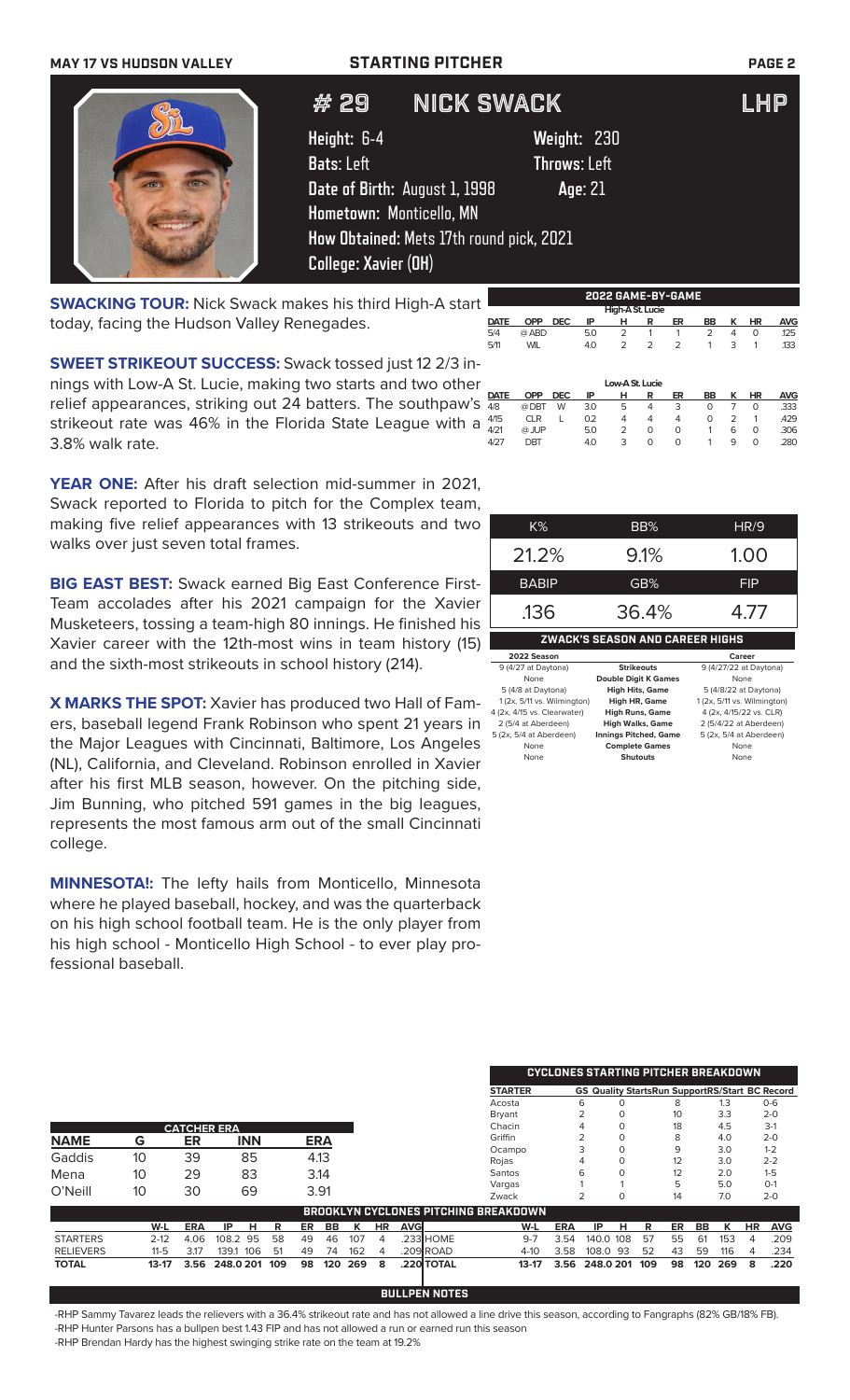|                                                                                                                                    |                                                                              | <b>BATTING PAGES</b>                                                                                                                                                                                                                                                                                                                                                                      |                                                                                                                                                                                                                                                                                                                                                                                                                                                                                                                                                                                                                                                                                                                       |
|------------------------------------------------------------------------------------------------------------------------------------|------------------------------------------------------------------------------|-------------------------------------------------------------------------------------------------------------------------------------------------------------------------------------------------------------------------------------------------------------------------------------------------------------------------------------------------------------------------------------------|-----------------------------------------------------------------------------------------------------------------------------------------------------------------------------------------------------------------------------------------------------------------------------------------------------------------------------------------------------------------------------------------------------------------------------------------------------------------------------------------------------------------------------------------------------------------------------------------------------------------------------------------------------------------------------------------------------------------------|
| <b>22 BRANDEN FRYMAN - INF</b><br>#<br>Last Game: 0-2                                                                              | <b>Home: 0-5</b>                                                             | Last HR:                                                                                                                                                                                                                                                                                                                                                                                  | .083, 0 HR, 3 RBI, .119 w0BA, wRC+ -39<br>Season High, Hits: 1(5/4 at ABD)                                                                                                                                                                                                                                                                                                                                                                                                                                                                                                                                                                                                                                            |
| $RISP: 1-6$<br>Streak:                                                                                                             | <b>Road: 1-7</b><br><b>On-base Streak:</b>                                   | <b>Multi-Hit Games:</b><br><b>Multi-RBI Games:</b>                                                                                                                                                                                                                                                                                                                                        | <b>Season High, Runs:</b><br>Season High, RBI: 3 (5/4 at ABD)                                                                                                                                                                                                                                                                                                                                                                                                                                                                                                                                                                                                                                                         |
| hitting .120.                                                                                                                      |                                                                              |                                                                                                                                                                                                                                                                                                                                                                                           | Season High, SB:<br>• Enters his fourth year in the Mets organizationreceived from Double-A Binghamton on Monday, May 2Was 3-for-25 in eight games with Double-A Binghamton,                                                                                                                                                                                                                                                                                                                                                                                                                                                                                                                                          |
| playing five games                                                                                                                 |                                                                              |                                                                                                                                                                                                                                                                                                                                                                                           | • Played 69 games with Low-A St. Lucie in 2021, posting a .229/.297/.309 slash line with 11 doubles, three home runs, 26 RBIs before promotion to Brooklyn 9/15,                                                                                                                                                                                                                                                                                                                                                                                                                                                                                                                                                      |
|                                                                                                                                    |                                                                              | Fryman who is a current coach in the Cleveland system as the Special Assistant of Player Development, Infield                                                                                                                                                                                                                                                                             | • Won a title with the 2019 NYPL Champion Brooklyn CyclonesDrafted in the 21st round of the 2019 MLB Draft out of SamfordSon of former big leaguer Travis                                                                                                                                                                                                                                                                                                                                                                                                                                                                                                                                                             |
| #1<br><b>NIC GADDIS - C/3B</b>                                                                                                     |                                                                              |                                                                                                                                                                                                                                                                                                                                                                                           | .197, 0 HR, 10 RBI, .267 w0BA, wRC+ 55                                                                                                                                                                                                                                                                                                                                                                                                                                                                                                                                                                                                                                                                                |
| Last Game: 1-4. R<br><b>RISP: 5-18 (.278)</b><br><b>Hitting Streak:</b> $4 G (6-14)$                                               | <b>Home: 10-39</b><br><b>Road: 4-32</b>                                      | Last HR:<br>Multi-Hit Games: 4 (5/11 vs. Wilmington)<br><b>On-Base Streak:</b> 5 G (5/4-pres.) Multi-RBI Games: 2 (5/4 at Aberdeen)                                                                                                                                                                                                                                                       | Season High, Hits: 2 (3x, 5/11 vs. WIL)<br>Season High, Runs: 2 (4/16 at JS G2)<br><b>Season High, RBI:</b> 2 (2x, 5/4 at ABD)<br>Season High, SB:                                                                                                                                                                                                                                                                                                                                                                                                                                                                                                                                                                    |
|                                                                                                                                    | • Hit a combined .192 across 40 games in 2019 with Brooklyn and the GCL Mets | • Returns to Coney Island where he was a member of the 2019 Cyclones for 15 games before being transferred to the GCL Mets.<br>• Drafted by the Mets in the 16th round of the 2019 MLB Draft out of Jacksonville StateHails from Trenton, GA.                                                                                                                                             | · Enters his fourth year in the Mets organizationMade stops in Low-A St. Lucie, High-A Brooklyn, and Double-A Binghamton in 2021totaled 48 games.                                                                                                                                                                                                                                                                                                                                                                                                                                                                                                                                                                     |
| #26 ROWDEY JORDAN - OF                                                                                                             |                                                                              |                                                                                                                                                                                                                                                                                                                                                                                           | .252, 0 HR, 13 RBI, .342 wOBA, wRC+ 103                                                                                                                                                                                                                                                                                                                                                                                                                                                                                                                                                                                                                                                                               |
| Last Game: 1-4<br>RISP: 8-29 (.276)<br><b>Streak: 4 G (5-17)</b>                                                                   | <b>Home: 13-57</b><br><b>Road: 13-46</b>                                     | Last HR:<br>Multi-Hit Games: 4 (5/10 vs. Wilmington)<br>On-Base Streak: 4 G (5/11vs. WIL) Multi-RBI Games: 3 (4/22 at Hudson Valley)                                                                                                                                                                                                                                                      | Season High, Hits: 4 (4/22 at HV)<br>Season High, Runs: 2 (4/22 at HV)<br><b>Season High, RBI: 3 (2x, 4/22 at HV)</b><br>Season High, SB: 2 (4/20 at HV)                                                                                                                                                                                                                                                                                                                                                                                                                                                                                                                                                              |
|                                                                                                                                    |                                                                              | • Enters second year with the Mets organizationSelected in the 11th Round in the 2021 MLB Draft out of Mississippi State<br>• Appeared in 30 games with Low-A St. Lucie in 2021Drove in 13 runs with five extra-base hits                                                                                                                                                                 | • Won the 2021 College World Series with Mississippi StateNamed to the College World Series All-Tournament TeamSecond-Team All-SEC selectionOne of                                                                                                                                                                                                                                                                                                                                                                                                                                                                                                                                                                    |
|                                                                                                                                    | five Bulldogs selected in the 2021 MLB DraftBorn William Kevin Jordan.       |                                                                                                                                                                                                                                                                                                                                                                                           |                                                                                                                                                                                                                                                                                                                                                                                                                                                                                                                                                                                                                                                                                                                       |
| #12                                                                                                                                | <b>BRANDON McILWAIN - OF</b>                                                 |                                                                                                                                                                                                                                                                                                                                                                                           | .260, 1 HR, 5 RBI, .343 wOBA, wRC+ 103                                                                                                                                                                                                                                                                                                                                                                                                                                                                                                                                                                                                                                                                                |
| Last Game: 1-3<br><b>RISP:</b> 5-28 (.179)<br><b>Streak:</b> 4 G (5-12)                                                            | <b>Home: 15-42</b><br><b>Road: 4-31</b>                                      | Last HR: 4/17 vs. Jersey Shore<br>Multi-Hit Games: 5 (5/14 vs. Wilmington)<br><b>On-Base Streak: 4 G(5/10vs. WIL) Multi-RBI Games: 1 (4/26 at Bowling Green)</b>                                                                                                                                                                                                                          | Season High, Hits: 3 (4/26 vs. BG)<br>Season High, Runs: 1 (2x, 5/4 at ABD)<br><b>Season High, RBI: 2 (4/26 vs. BG)</b><br><b>Season High, SB: 1 (5x, 5/10 vs. WIL)</b>                                                                                                                                                                                                                                                                                                                                                                                                                                                                                                                                               |
| touchdowns, while running for four more                                                                                            | • Signed as a non-drafted free agent on June 18, 2020 with the New York Mets | • Drafted by the Miami Marlins in the 26th round (771st overall) in the 2019 MLB Draft but did not sign                                                                                                                                                                                                                                                                                   | • Enters his second season as a member of the Mets organization Played 2021 season with Low-A St. Luciebatted .250 with seven home runs in 74 games<br>• Played collegiately at Californiadual sport athlete competing in football and baseballPlayed in 10 games with two starts at QB for Cal in 2018threw for two                                                                                                                                                                                                                                                                                                                                                                                                  |
| <b>JOSE MENA - C</b><br>#7                                                                                                         |                                                                              |                                                                                                                                                                                                                                                                                                                                                                                           | .296, 1 HR, 8 RBI, .326 wOBA, wRC+ 93                                                                                                                                                                                                                                                                                                                                                                                                                                                                                                                                                                                                                                                                                 |
| Last Game: DNP<br><b>RISP:</b> $4-18$ (.222)<br><b>Streak:</b> 1 G (1-4)                                                           | Home: 12-36<br><b>Road: 4-18</b><br><b>On-Base Streak:</b> 3 G (5/8-pres.)   | Last HR: 5/8 at Aberdeen<br>Multi-Hit Games: 5 (5/8 at Aberdeen G2)<br><b>Multi-RBI Games:</b> 2 (4/29 vs. Bowling Green)                                                                                                                                                                                                                                                                 | Season High, Hits: 2 (5x, 5/8 at ABD G2)<br><b>Season High, Runs: 1 (2x, 5/8 at ABD G2)</b><br><b>Season High, RBI:</b> 2 (2x, 4/29 vs. BG)                                                                                                                                                                                                                                                                                                                                                                                                                                                                                                                                                                           |
|                                                                                                                                    |                                                                              |                                                                                                                                                                                                                                                                                                                                                                                           | Season High, SB:                                                                                                                                                                                                                                                                                                                                                                                                                                                                                                                                                                                                                                                                                                      |
| • Won the NYPL Title with Brooklyn in 2019                                                                                         | • Signed as an International free agent on June 22, 2016                     | • Enters his seventh season with the Mets organization… Played in 31 games across High-A Brooklyn and AA Binghamton in 2021<br>• Born in Cotui, Dominican RepublicOne of the oldest cities in Americas, founded in 1505Average temperature in 90 degrees.                                                                                                                                 |                                                                                                                                                                                                                                                                                                                                                                                                                                                                                                                                                                                                                                                                                                                       |
| <b>TANNER MURPHY - OF</b>                                                                                                          |                                                                              |                                                                                                                                                                                                                                                                                                                                                                                           |                                                                                                                                                                                                                                                                                                                                                                                                                                                                                                                                                                                                                                                                                                                       |
| # 20<br>Last Game: 1-4<br><b>RISP: 1-16 (.063)</b><br><b>Streak: 1G (1-4)</b>                                                      | <b>Home: 4-21</b><br><b>Road: 2-12</b>                                       | Last HR:<br><b>Multi-Hit Games:</b><br>On-Base Streak: 1 G (5/14-pres.) Multi-RBI Games:                                                                                                                                                                                                                                                                                                  | .182, 0 HR, 2 RBI, .236 w0BA, wRC+ 35<br><b>Season High, Hits: 1 (6x, 5/15 vs. WIL)</b><br>Season High, Runs: 1 (4/29 vs. BG)<br><b>Season High, RBI:</b> 1 (2x, 5/4 at ABD)<br>Season High, SB:                                                                                                                                                                                                                                                                                                                                                                                                                                                                                                                      |
| between the two levels                                                                                                             |                                                                              | • Selected by the Mets in the 18th round in the 2019 MLB DraftPlayed 40 games with ROA Kingsport in 2019                                                                                                                                                                                                                                                                                  |                                                                                                                                                                                                                                                                                                                                                                                                                                                                                                                                                                                                                                                                                                                       |
|                                                                                                                                    |                                                                              |                                                                                                                                                                                                                                                                                                                                                                                           |                                                                                                                                                                                                                                                                                                                                                                                                                                                                                                                                                                                                                                                                                                                       |
|                                                                                                                                    | <b>SHERVYEN NEWTON - INF</b>                                                 |                                                                                                                                                                                                                                                                                                                                                                                           |                                                                                                                                                                                                                                                                                                                                                                                                                                                                                                                                                                                                                                                                                                                       |
|                                                                                                                                    | <b>Home: 2-14</b><br>Road:                                                   | Last HR:<br><b>Multi-Hit Games:</b><br>On-base streak: 4 G (5/10vs. WIL) Multi-RBI Games:                                                                                                                                                                                                                                                                                                 | Season High, Hits: 1 (5/11 vs. WIL)<br>Season High, Runs: 1 (5/11 vs. WIL)<br>Season High, RBI: 1 (5/11 vs. WIL)<br>Season High, SB:                                                                                                                                                                                                                                                                                                                                                                                                                                                                                                                                                                                  |
|                                                                                                                                    | • Signed for \$50,000 out of the Netherlands in July of 2015                 | • Enters his eighth year in the New York Mets organization in 2022received promotion from Low-A St. Lucie on May 10<br>. In 24 games with Low-A St. Lucie, Newton hit .298 with four home runs and 16 RBIs with a .375 OBP and nine doubles<br>• Enters the 2022 season with 296 professional games under his belt, spent 2019 with Low-A Columbia at full season ball for the first time |                                                                                                                                                                                                                                                                                                                                                                                                                                                                                                                                                                                                                                                                                                                       |
| <b>MATT O'NEILL - C</b><br>15                                                                                                      |                                                                              |                                                                                                                                                                                                                                                                                                                                                                                           |                                                                                                                                                                                                                                                                                                                                                                                                                                                                                                                                                                                                                                                                                                                       |
| #8<br>Last Game: 0-3, BB<br><b>RISP: 1-4</b><br>Streak:<br>Last Game: DNP<br><b>RISP: 3-14 (.214)</b><br><b>Streak:</b> 4 G (5-13) | <b>Home: 3-23</b><br><b>Road: 7-19</b>                                       | Last HR:<br>Multi-Hit Games: 3 (5/11 vs. Wilmington)<br>On-base streak: 7 G (4/29-pres.) Multi-RBI Games:                                                                                                                                                                                                                                                                                 | • Enters his fourth year with the Mets organization in 2022 Split the 2021 season between Low-A St. Lucie and High-A Brooklyndrove in 19 runs in 44 games<br>· Starred at North Florida2019 ASUN Baseball Scholar Athlete of the YearSet the UNF career stolen base record11th outfielder drafted in school history.<br>.143, 0 HR, 0 RBI, .288 w0BA, wRC+ 69<br>• Entered 2021 as a Top 30 Mets prospect, ranked No. 26 according to MLB Pipeline, but was injured and limited to 30 games last season with left shoulder inj.<br>.238, 0 HR, 3 RBI, .384 w0BA, wRC+ 129<br>Season High, Hits: 2 (2x, 5/3 at ABD)<br>Season High, Runs: 3 (4/22 at HV)<br>Season High, RBI: 1 (2x, 5/11 vs. WIL)<br>Season High, SB: |

**Last Game:** 1-3, RBI **Home:** 5-33 **Last HR: Season High, Hits:** 2 (2x, 5/4 at ABD) **RISP:** 3-20 (.150) **Road:** 5-39 **Multi-Hit Games:** 2 (5/4 at Aberdeen) **Season High, Runs:** 1 (4x, 5/10 vs. WIL) **Streak:** 1 G (1-3) **On-base streak:** 1 G (5/15-pres.) **Multi-RBI Games: Season High, RBI:** 1 (3x, 5/15 vs. WIL) Example: 1-3, RBI<br> **Season High, Hits: 2 (2x, 5/4 at ABD)**<br>
RISP: 3-20 (.150)<br>
RISP: 3-20 (.150)<br>
RISP: 3-20 (.150)<br>
Multi-Hit Games: 2 (5/4 at Aberdeen)<br>
Multi-Hit Games: 2 (5/4 at Aberdeen)<br>
Season High, RBI: 1 (3x, 5/15

• Enters his fifth year in the Mets organization...No. 14 prospect in the Mets system, according to *MLB Pipeline*...Experienced first full season in 2021, playing 66 games with Low-A St. Lucie before an August promotion to High-A to play 39 games with Brooklyn

• Spent 2018 and 2019 with short season teams in the GCL and Kingsport

• Drafted in the 22nd round of the 2018 MLB Draft out of Holy Cross (NY) High School in Flushing as one of four ever in school history to be drafted directly from high school...\$200K signing bonus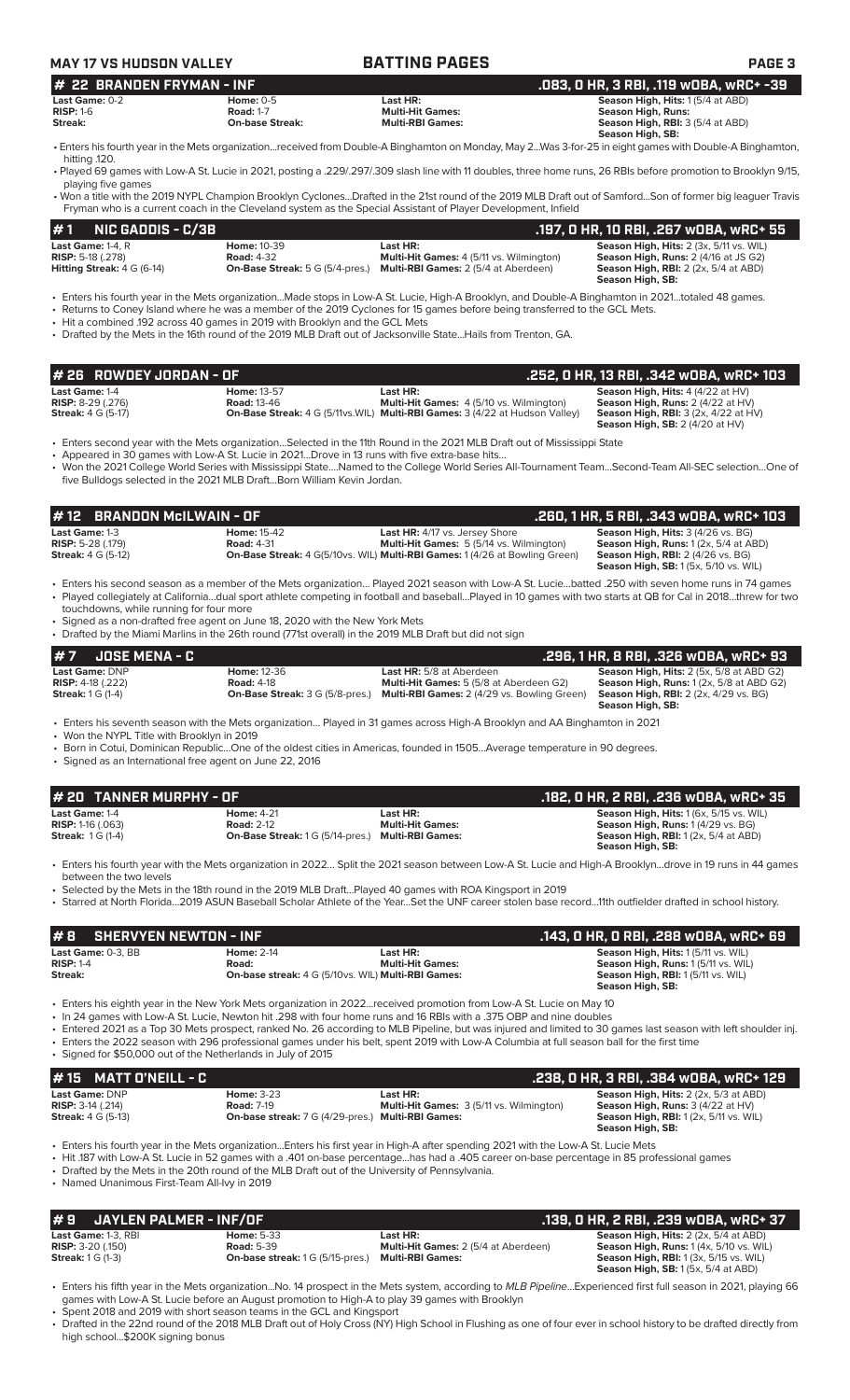| <b>JOSE PEROZA - INF</b><br>.188, 0 HR, 5 RBI, .229 wOBA, wRC+ 31<br><b>Home: 8-40</b><br>Last HR:<br>Season High, Hits: 2 (3x, 5/8 at ABD)<br><b>Road: 8-45</b><br>Multi-Hit Games: 3 (5/8 at Aberdeen)<br>Season High, Runs: 2 (2x, 5/4 at ABD)<br><b>Multi-RBI Games:</b><br>Season High, RBI: 1 (5x, 5/10 vs. WIL)<br><b>On-base streak:</b> 4 G (5/8-pres.)<br>Season High, SB:<br>· Enters his seventh year in the Mets organizationAdvanced to Low-A St. Lucie in 2021 slashing .274/.404/.442Spent the final 38 games of the season with<br>the Cyclones, where he hit five home runs<br>• Ranked as the No. 19 prospect in the Mets farm system, according to Baseball America and the No. 29 prospect according to MLB Pipeline<br>• Part of Brooklyn's 2019 New York-Penn League Championship Team.<br>· Signed as non-drafted international free agent signing on July 2, 2016 from Venezuela.<br>#2<br><b>WILMER REYES - UTL</b><br>.218, 1 HR, 13 RBI, .251 wOBA, wRC+ 45<br>Last Game: 1-3, SB<br><b>Home: 17-63</b><br>Last HR: 4/30 vs. Bowling Green<br><b>Season High, Hits: 3 (2x, 4/28 vs. BG)</b><br><b>Road: 7-47</b><br><b>RISP:</b> 7-32 (.219)<br>Multi-Hit Games: 5 (4/30 vs. Bowling Green)<br>Season High, Runs: 3 (4/30 vs. BG)<br><b>Streak: 2 G (2-8)</b><br>On-base streak: 2 G (5/14-pres.) Multi-RBI Games: 3 (5/8 at ABD - G1)<br><b>Season High, RBI: 5 (4/28 vs. BG)</b><br><b>Season High, SB: 1(3x, 5/15 vs. WIL)</b><br>• Enters his seventh year in the Mets organizationWon a New York-Penn League title with Brooklyn in 2019<br>• Reinstated to Brooklyn from rehab assignment with FCL Mets late in 2021 when SS Ronny Mauricio and OF Antoine Duplantis were promoted to Double-A<br>Binghamton.<br>• Hit .323 with a .350 on-base percentage in 2019 as the top hitter on the 2019 NYPL Champion Brooklyn Cyclones<br>• 23 year old hails from Mao, Dominican Republic<br># 23 MATT RUDICK - OF<br>.184, 0 HR, 1 RBI, .314 WOBA, WRC+ 85<br><b>Home: 6-18</b><br>Last HR:<br>Season High, Hits: 2 (4/28 vs. BG)<br>Multi-Hit Games: 1 (4/28 vs. Bowling Green)<br>Season High, Runs: 2 (3x, 4/28 vs. BG)<br><b>Road: 1-20</b><br>On-base streak: 3 G (4/27-pres.) Multi-RBI Games: 1 (4/28 vs. Bowling Green)<br>Season High, RBI: 1 (4/28 vs. BG)<br><b>Season High, SB:</b> $2(4/20$ at HV)<br>. Enters his second year with the Mets organizationplayed 21 games with the FCL Mets, hitting. 303 (23-76) with a .404 OBP.<br>• Drafted in the 13th Round in the 2021 MLB DraftStarred collegiately at San Diego State<br>• Named First-Team All-Mountain West selection in 2021 Hit .410 as a Redshirt-Junior<br>• Member of the 15u USA Baseball national team<br>• Scripps Rach alumni include SNL cast member Kyle Mooney and PGA golfer Xander Schauffele.<br><b>WARREN SAUNDERS - INF</b><br>.245, 0 HR, 2 RBI, .318 wOBA, wRC+ 87<br>#10<br>Season High, Hits: 3 (5/14 vs. WIL)<br>Last Game: 0-2 (pinch hit)<br><b>Home: 10-30</b><br>Last HR:<br>Multi-Hit Games: 4 (5/14 vs. Wilmington))<br><b>RISP: 2-11 (.182)</b><br><b>Road: 3-19</b><br>Season High, Runs: 2 (4/29 vs. BG)<br>Streak:<br>On-base streak:<br><b>Multi-RBI Games:</b><br>Season High, RBI: 1 (2x, 4/30 vs. BG)<br>Season High, SB:<br>• Enters his fifth year in the Mets organization and third seasonPlayed his first full season in 2021 with the Low-A St. Lucie Mets and led the team in hits (84) and<br>ranked second in total bases (105) behind Top-10 Mets prospect Alex Ramirezplays outfield and all four infield positions<br>• Signed as an international free agent in 2018 out of Grand Bahama, Bahamas<br>• Recent players from the Bahamas include Miami's Jazz Chisholm and Antoan Richardson, famous for scoring from second base on Derek Jeter's walk-off single<br>in his final game at Yankee Stadium.<br><b>JT SCHWARTZ - INF</b><br>#3<br>.265, 1 HR, 6 RBI, .355 WOBA, WRC+ 111<br>Last HR: 4/12 vs. Jersey Shore<br><b>Season High, Hits: 3 (2x, 5/10 vs. WIL)</b><br><b>Home:</b> 19-51 (.373)<br>Multi-Hit Games: 9 (5/15 vs. Wilmington)<br><b>Road:</b> 7-47 (.149)<br><b>Season High, Runs:</b> 3 (4/26 vs. BG)<br><b>On-base streak:</b> 4 G (5/10-pres.)<br><b>Multi-RBI Games:</b> 2 (4/20 at Hudson Valley)<br><b>Season High, RBI:</b> 2 (3x, 5/11 vs. WIL)<br>Season High, SB:<br>• Enters his second year in the Mets organizationSaw first professional action in 2021 with Low-A St. LucieAppeared in 25 games with an OBP of .320 and<br>two stealsMLB Pipeline ranks Schwartz as the number 19 overall prospect in the Mets organization.<br>· Drafted in the fourth round by the Mets in 2021 out UCLAwas named an All-American and won the Pac-12 batting title as a sophomoreHis .396 average was<br>the seventh highest in single-season UCLA history<br>• His UCLA teammate Kevin Kendall was also drafted by the Mets in 2021 | <b>MAY 17 VS HUDSON VALLEY</b>                                          | <b>BATTING PAGES</b> | PAGE 4 |
|-----------------------------------------------------------------------------------------------------------------------------------------------------------------------------------------------------------------------------------------------------------------------------------------------------------------------------------------------------------------------------------------------------------------------------------------------------------------------------------------------------------------------------------------------------------------------------------------------------------------------------------------------------------------------------------------------------------------------------------------------------------------------------------------------------------------------------------------------------------------------------------------------------------------------------------------------------------------------------------------------------------------------------------------------------------------------------------------------------------------------------------------------------------------------------------------------------------------------------------------------------------------------------------------------------------------------------------------------------------------------------------------------------------------------------------------------------------------------------------------------------------------------------------------------------------------------------------------------------------------------------------------------------------------------------------------------------------------------------------------------------------------------------------------------------------------------------------------------------------------------------------------------------------------------------------------------------------------------------------------------------------------------------------------------------------------------------------------------------------------------------------------------------------------------------------------------------------------------------------------------------------------------------------------------------------------------------------------------------------------------------------------------------------------------------------------------------------------------------------------------------------------------------------------------------------------------------------------------------------------------------------------------------------------------------------------------------------------------------------------------------------------------------------------------------------------------------------------------------------------------------------------------------------------------------------------------------------------------------------------------------------------------------------------------------------------------------------------------------------------------------------------------------------------------------------------------------------------------------------------------------------------------------------------------------------------------------------------------------------------------------------------------------------------------------------------------------------------------------------------------------------------------------------------------------------------------------------------------------------------------------------------------------------------------------------------------------------------------------------------------------------------------------------------------------------------------------------------------------------------------------------------------------------------------------------------------------------------------------------------------------------------------------------------------------------------------------------------------------------------------------------------------------------------------------------------------------------------------------------------------------------------------------------------------------------------------------------------------------------------------------------------------------------------------------------------------------------------------------------------------------------------------------------------------------------------------------------------------------------------------------------------------------------------------------------------------------------------------------------------------------------------------------------------------------------------------------------------------------------------------------------------------------------------|-------------------------------------------------------------------------|----------------------|--------|
|                                                                                                                                                                                                                                                                                                                                                                                                                                                                                                                                                                                                                                                                                                                                                                                                                                                                                                                                                                                                                                                                                                                                                                                                                                                                                                                                                                                                                                                                                                                                                                                                                                                                                                                                                                                                                                                                                                                                                                                                                                                                                                                                                                                                                                                                                                                                                                                                                                                                                                                                                                                                                                                                                                                                                                                                                                                                                                                                                                                                                                                                                                                                                                                                                                                                                                                                                                                                                                                                                                                                                                                                                                                                                                                                                                                                                                                                                                                                                                                                                                                                                                                                                                                                                                                                                                                                                                                                                                                                                                                                                                                                                                                                                                                                                                                                                                                                                                                 | #4                                                                      |                      |        |
|                                                                                                                                                                                                                                                                                                                                                                                                                                                                                                                                                                                                                                                                                                                                                                                                                                                                                                                                                                                                                                                                                                                                                                                                                                                                                                                                                                                                                                                                                                                                                                                                                                                                                                                                                                                                                                                                                                                                                                                                                                                                                                                                                                                                                                                                                                                                                                                                                                                                                                                                                                                                                                                                                                                                                                                                                                                                                                                                                                                                                                                                                                                                                                                                                                                                                                                                                                                                                                                                                                                                                                                                                                                                                                                                                                                                                                                                                                                                                                                                                                                                                                                                                                                                                                                                                                                                                                                                                                                                                                                                                                                                                                                                                                                                                                                                                                                                                                                 | Last Game: DNP<br>RISP: 5-22 (.227)<br>Streak:                          |                      |        |
|                                                                                                                                                                                                                                                                                                                                                                                                                                                                                                                                                                                                                                                                                                                                                                                                                                                                                                                                                                                                                                                                                                                                                                                                                                                                                                                                                                                                                                                                                                                                                                                                                                                                                                                                                                                                                                                                                                                                                                                                                                                                                                                                                                                                                                                                                                                                                                                                                                                                                                                                                                                                                                                                                                                                                                                                                                                                                                                                                                                                                                                                                                                                                                                                                                                                                                                                                                                                                                                                                                                                                                                                                                                                                                                                                                                                                                                                                                                                                                                                                                                                                                                                                                                                                                                                                                                                                                                                                                                                                                                                                                                                                                                                                                                                                                                                                                                                                                                 |                                                                         |                      |        |
|                                                                                                                                                                                                                                                                                                                                                                                                                                                                                                                                                                                                                                                                                                                                                                                                                                                                                                                                                                                                                                                                                                                                                                                                                                                                                                                                                                                                                                                                                                                                                                                                                                                                                                                                                                                                                                                                                                                                                                                                                                                                                                                                                                                                                                                                                                                                                                                                                                                                                                                                                                                                                                                                                                                                                                                                                                                                                                                                                                                                                                                                                                                                                                                                                                                                                                                                                                                                                                                                                                                                                                                                                                                                                                                                                                                                                                                                                                                                                                                                                                                                                                                                                                                                                                                                                                                                                                                                                                                                                                                                                                                                                                                                                                                                                                                                                                                                                                                 |                                                                         |                      |        |
|                                                                                                                                                                                                                                                                                                                                                                                                                                                                                                                                                                                                                                                                                                                                                                                                                                                                                                                                                                                                                                                                                                                                                                                                                                                                                                                                                                                                                                                                                                                                                                                                                                                                                                                                                                                                                                                                                                                                                                                                                                                                                                                                                                                                                                                                                                                                                                                                                                                                                                                                                                                                                                                                                                                                                                                                                                                                                                                                                                                                                                                                                                                                                                                                                                                                                                                                                                                                                                                                                                                                                                                                                                                                                                                                                                                                                                                                                                                                                                                                                                                                                                                                                                                                                                                                                                                                                                                                                                                                                                                                                                                                                                                                                                                                                                                                                                                                                                                 |                                                                         |                      |        |
|                                                                                                                                                                                                                                                                                                                                                                                                                                                                                                                                                                                                                                                                                                                                                                                                                                                                                                                                                                                                                                                                                                                                                                                                                                                                                                                                                                                                                                                                                                                                                                                                                                                                                                                                                                                                                                                                                                                                                                                                                                                                                                                                                                                                                                                                                                                                                                                                                                                                                                                                                                                                                                                                                                                                                                                                                                                                                                                                                                                                                                                                                                                                                                                                                                                                                                                                                                                                                                                                                                                                                                                                                                                                                                                                                                                                                                                                                                                                                                                                                                                                                                                                                                                                                                                                                                                                                                                                                                                                                                                                                                                                                                                                                                                                                                                                                                                                                                                 |                                                                         |                      |        |
|                                                                                                                                                                                                                                                                                                                                                                                                                                                                                                                                                                                                                                                                                                                                                                                                                                                                                                                                                                                                                                                                                                                                                                                                                                                                                                                                                                                                                                                                                                                                                                                                                                                                                                                                                                                                                                                                                                                                                                                                                                                                                                                                                                                                                                                                                                                                                                                                                                                                                                                                                                                                                                                                                                                                                                                                                                                                                                                                                                                                                                                                                                                                                                                                                                                                                                                                                                                                                                                                                                                                                                                                                                                                                                                                                                                                                                                                                                                                                                                                                                                                                                                                                                                                                                                                                                                                                                                                                                                                                                                                                                                                                                                                                                                                                                                                                                                                                                                 |                                                                         |                      |        |
|                                                                                                                                                                                                                                                                                                                                                                                                                                                                                                                                                                                                                                                                                                                                                                                                                                                                                                                                                                                                                                                                                                                                                                                                                                                                                                                                                                                                                                                                                                                                                                                                                                                                                                                                                                                                                                                                                                                                                                                                                                                                                                                                                                                                                                                                                                                                                                                                                                                                                                                                                                                                                                                                                                                                                                                                                                                                                                                                                                                                                                                                                                                                                                                                                                                                                                                                                                                                                                                                                                                                                                                                                                                                                                                                                                                                                                                                                                                                                                                                                                                                                                                                                                                                                                                                                                                                                                                                                                                                                                                                                                                                                                                                                                                                                                                                                                                                                                                 |                                                                         |                      |        |
|                                                                                                                                                                                                                                                                                                                                                                                                                                                                                                                                                                                                                                                                                                                                                                                                                                                                                                                                                                                                                                                                                                                                                                                                                                                                                                                                                                                                                                                                                                                                                                                                                                                                                                                                                                                                                                                                                                                                                                                                                                                                                                                                                                                                                                                                                                                                                                                                                                                                                                                                                                                                                                                                                                                                                                                                                                                                                                                                                                                                                                                                                                                                                                                                                                                                                                                                                                                                                                                                                                                                                                                                                                                                                                                                                                                                                                                                                                                                                                                                                                                                                                                                                                                                                                                                                                                                                                                                                                                                                                                                                                                                                                                                                                                                                                                                                                                                                                                 |                                                                         |                      |        |
|                                                                                                                                                                                                                                                                                                                                                                                                                                                                                                                                                                                                                                                                                                                                                                                                                                                                                                                                                                                                                                                                                                                                                                                                                                                                                                                                                                                                                                                                                                                                                                                                                                                                                                                                                                                                                                                                                                                                                                                                                                                                                                                                                                                                                                                                                                                                                                                                                                                                                                                                                                                                                                                                                                                                                                                                                                                                                                                                                                                                                                                                                                                                                                                                                                                                                                                                                                                                                                                                                                                                                                                                                                                                                                                                                                                                                                                                                                                                                                                                                                                                                                                                                                                                                                                                                                                                                                                                                                                                                                                                                                                                                                                                                                                                                                                                                                                                                                                 | Last Game: DNP<br><b>RISP: 1-10</b><br><b>Streak: 3 G (4-9)</b>         |                      |        |
|                                                                                                                                                                                                                                                                                                                                                                                                                                                                                                                                                                                                                                                                                                                                                                                                                                                                                                                                                                                                                                                                                                                                                                                                                                                                                                                                                                                                                                                                                                                                                                                                                                                                                                                                                                                                                                                                                                                                                                                                                                                                                                                                                                                                                                                                                                                                                                                                                                                                                                                                                                                                                                                                                                                                                                                                                                                                                                                                                                                                                                                                                                                                                                                                                                                                                                                                                                                                                                                                                                                                                                                                                                                                                                                                                                                                                                                                                                                                                                                                                                                                                                                                                                                                                                                                                                                                                                                                                                                                                                                                                                                                                                                                                                                                                                                                                                                                                                                 |                                                                         |                      |        |
|                                                                                                                                                                                                                                                                                                                                                                                                                                                                                                                                                                                                                                                                                                                                                                                                                                                                                                                                                                                                                                                                                                                                                                                                                                                                                                                                                                                                                                                                                                                                                                                                                                                                                                                                                                                                                                                                                                                                                                                                                                                                                                                                                                                                                                                                                                                                                                                                                                                                                                                                                                                                                                                                                                                                                                                                                                                                                                                                                                                                                                                                                                                                                                                                                                                                                                                                                                                                                                                                                                                                                                                                                                                                                                                                                                                                                                                                                                                                                                                                                                                                                                                                                                                                                                                                                                                                                                                                                                                                                                                                                                                                                                                                                                                                                                                                                                                                                                                 |                                                                         |                      |        |
|                                                                                                                                                                                                                                                                                                                                                                                                                                                                                                                                                                                                                                                                                                                                                                                                                                                                                                                                                                                                                                                                                                                                                                                                                                                                                                                                                                                                                                                                                                                                                                                                                                                                                                                                                                                                                                                                                                                                                                                                                                                                                                                                                                                                                                                                                                                                                                                                                                                                                                                                                                                                                                                                                                                                                                                                                                                                                                                                                                                                                                                                                                                                                                                                                                                                                                                                                                                                                                                                                                                                                                                                                                                                                                                                                                                                                                                                                                                                                                                                                                                                                                                                                                                                                                                                                                                                                                                                                                                                                                                                                                                                                                                                                                                                                                                                                                                                                                                 |                                                                         |                      |        |
|                                                                                                                                                                                                                                                                                                                                                                                                                                                                                                                                                                                                                                                                                                                                                                                                                                                                                                                                                                                                                                                                                                                                                                                                                                                                                                                                                                                                                                                                                                                                                                                                                                                                                                                                                                                                                                                                                                                                                                                                                                                                                                                                                                                                                                                                                                                                                                                                                                                                                                                                                                                                                                                                                                                                                                                                                                                                                                                                                                                                                                                                                                                                                                                                                                                                                                                                                                                                                                                                                                                                                                                                                                                                                                                                                                                                                                                                                                                                                                                                                                                                                                                                                                                                                                                                                                                                                                                                                                                                                                                                                                                                                                                                                                                                                                                                                                                                                                                 |                                                                         |                      |        |
|                                                                                                                                                                                                                                                                                                                                                                                                                                                                                                                                                                                                                                                                                                                                                                                                                                                                                                                                                                                                                                                                                                                                                                                                                                                                                                                                                                                                                                                                                                                                                                                                                                                                                                                                                                                                                                                                                                                                                                                                                                                                                                                                                                                                                                                                                                                                                                                                                                                                                                                                                                                                                                                                                                                                                                                                                                                                                                                                                                                                                                                                                                                                                                                                                                                                                                                                                                                                                                                                                                                                                                                                                                                                                                                                                                                                                                                                                                                                                                                                                                                                                                                                                                                                                                                                                                                                                                                                                                                                                                                                                                                                                                                                                                                                                                                                                                                                                                                 |                                                                         |                      |        |
|                                                                                                                                                                                                                                                                                                                                                                                                                                                                                                                                                                                                                                                                                                                                                                                                                                                                                                                                                                                                                                                                                                                                                                                                                                                                                                                                                                                                                                                                                                                                                                                                                                                                                                                                                                                                                                                                                                                                                                                                                                                                                                                                                                                                                                                                                                                                                                                                                                                                                                                                                                                                                                                                                                                                                                                                                                                                                                                                                                                                                                                                                                                                                                                                                                                                                                                                                                                                                                                                                                                                                                                                                                                                                                                                                                                                                                                                                                                                                                                                                                                                                                                                                                                                                                                                                                                                                                                                                                                                                                                                                                                                                                                                                                                                                                                                                                                                                                                 |                                                                         |                      |        |
|                                                                                                                                                                                                                                                                                                                                                                                                                                                                                                                                                                                                                                                                                                                                                                                                                                                                                                                                                                                                                                                                                                                                                                                                                                                                                                                                                                                                                                                                                                                                                                                                                                                                                                                                                                                                                                                                                                                                                                                                                                                                                                                                                                                                                                                                                                                                                                                                                                                                                                                                                                                                                                                                                                                                                                                                                                                                                                                                                                                                                                                                                                                                                                                                                                                                                                                                                                                                                                                                                                                                                                                                                                                                                                                                                                                                                                                                                                                                                                                                                                                                                                                                                                                                                                                                                                                                                                                                                                                                                                                                                                                                                                                                                                                                                                                                                                                                                                                 | Last Game: 2-4<br><b>RISP: 9-29 (.310)</b><br><b>Streak:</b> 4 G (9-17) |                      |        |
|                                                                                                                                                                                                                                                                                                                                                                                                                                                                                                                                                                                                                                                                                                                                                                                                                                                                                                                                                                                                                                                                                                                                                                                                                                                                                                                                                                                                                                                                                                                                                                                                                                                                                                                                                                                                                                                                                                                                                                                                                                                                                                                                                                                                                                                                                                                                                                                                                                                                                                                                                                                                                                                                                                                                                                                                                                                                                                                                                                                                                                                                                                                                                                                                                                                                                                                                                                                                                                                                                                                                                                                                                                                                                                                                                                                                                                                                                                                                                                                                                                                                                                                                                                                                                                                                                                                                                                                                                                                                                                                                                                                                                                                                                                                                                                                                                                                                                                                 |                                                                         |                      |        |
|                                                                                                                                                                                                                                                                                                                                                                                                                                                                                                                                                                                                                                                                                                                                                                                                                                                                                                                                                                                                                                                                                                                                                                                                                                                                                                                                                                                                                                                                                                                                                                                                                                                                                                                                                                                                                                                                                                                                                                                                                                                                                                                                                                                                                                                                                                                                                                                                                                                                                                                                                                                                                                                                                                                                                                                                                                                                                                                                                                                                                                                                                                                                                                                                                                                                                                                                                                                                                                                                                                                                                                                                                                                                                                                                                                                                                                                                                                                                                                                                                                                                                                                                                                                                                                                                                                                                                                                                                                                                                                                                                                                                                                                                                                                                                                                                                                                                                                                 |                                                                         |                      |        |
|                                                                                                                                                                                                                                                                                                                                                                                                                                                                                                                                                                                                                                                                                                                                                                                                                                                                                                                                                                                                                                                                                                                                                                                                                                                                                                                                                                                                                                                                                                                                                                                                                                                                                                                                                                                                                                                                                                                                                                                                                                                                                                                                                                                                                                                                                                                                                                                                                                                                                                                                                                                                                                                                                                                                                                                                                                                                                                                                                                                                                                                                                                                                                                                                                                                                                                                                                                                                                                                                                                                                                                                                                                                                                                                                                                                                                                                                                                                                                                                                                                                                                                                                                                                                                                                                                                                                                                                                                                                                                                                                                                                                                                                                                                                                                                                                                                                                                                                 |                                                                         |                      |        |
|                                                                                                                                                                                                                                                                                                                                                                                                                                                                                                                                                                                                                                                                                                                                                                                                                                                                                                                                                                                                                                                                                                                                                                                                                                                                                                                                                                                                                                                                                                                                                                                                                                                                                                                                                                                                                                                                                                                                                                                                                                                                                                                                                                                                                                                                                                                                                                                                                                                                                                                                                                                                                                                                                                                                                                                                                                                                                                                                                                                                                                                                                                                                                                                                                                                                                                                                                                                                                                                                                                                                                                                                                                                                                                                                                                                                                                                                                                                                                                                                                                                                                                                                                                                                                                                                                                                                                                                                                                                                                                                                                                                                                                                                                                                                                                                                                                                                                                                 |                                                                         |                      |        |
|                                                                                                                                                                                                                                                                                                                                                                                                                                                                                                                                                                                                                                                                                                                                                                                                                                                                                                                                                                                                                                                                                                                                                                                                                                                                                                                                                                                                                                                                                                                                                                                                                                                                                                                                                                                                                                                                                                                                                                                                                                                                                                                                                                                                                                                                                                                                                                                                                                                                                                                                                                                                                                                                                                                                                                                                                                                                                                                                                                                                                                                                                                                                                                                                                                                                                                                                                                                                                                                                                                                                                                                                                                                                                                                                                                                                                                                                                                                                                                                                                                                                                                                                                                                                                                                                                                                                                                                                                                                                                                                                                                                                                                                                                                                                                                                                                                                                                                                 |                                                                         |                      |        |

|             | <b>Recent Home Run Chart</b> |                                   |           |              |          |  |  |
|-------------|------------------------------|-----------------------------------|-----------|--------------|----------|--|--|
| <b>Date</b> | Player                       | <b>Opponent</b>                   | Exit Velo | Launch Angle | Distance |  |  |
| 4/12        | JT Schwartz                  | vs. Jersey Shore                  | $103$ mph | 23           | 365 ft.  |  |  |
|             | $4/16$ G2 Joe Suozzi         | vs. Jersey Shore                  |           |              |          |  |  |
| $4/17$      |                              | Brandon McIlwain vs. Jersey Shore |           |              |          |  |  |
| 4/30        |                              | Wilmer Reyes vs. Bowling Green    |           |              |          |  |  |
| $5/8$ G2    | Jose Mena                    | at Aberdeen                       |           |              |          |  |  |
|             |                              |                                   |           |              |          |  |  |
|             |                              |                                   |           |              |          |  |  |
|             |                              |                                   |           |              |          |  |  |
|             |                              |                                   |           |              |          |  |  |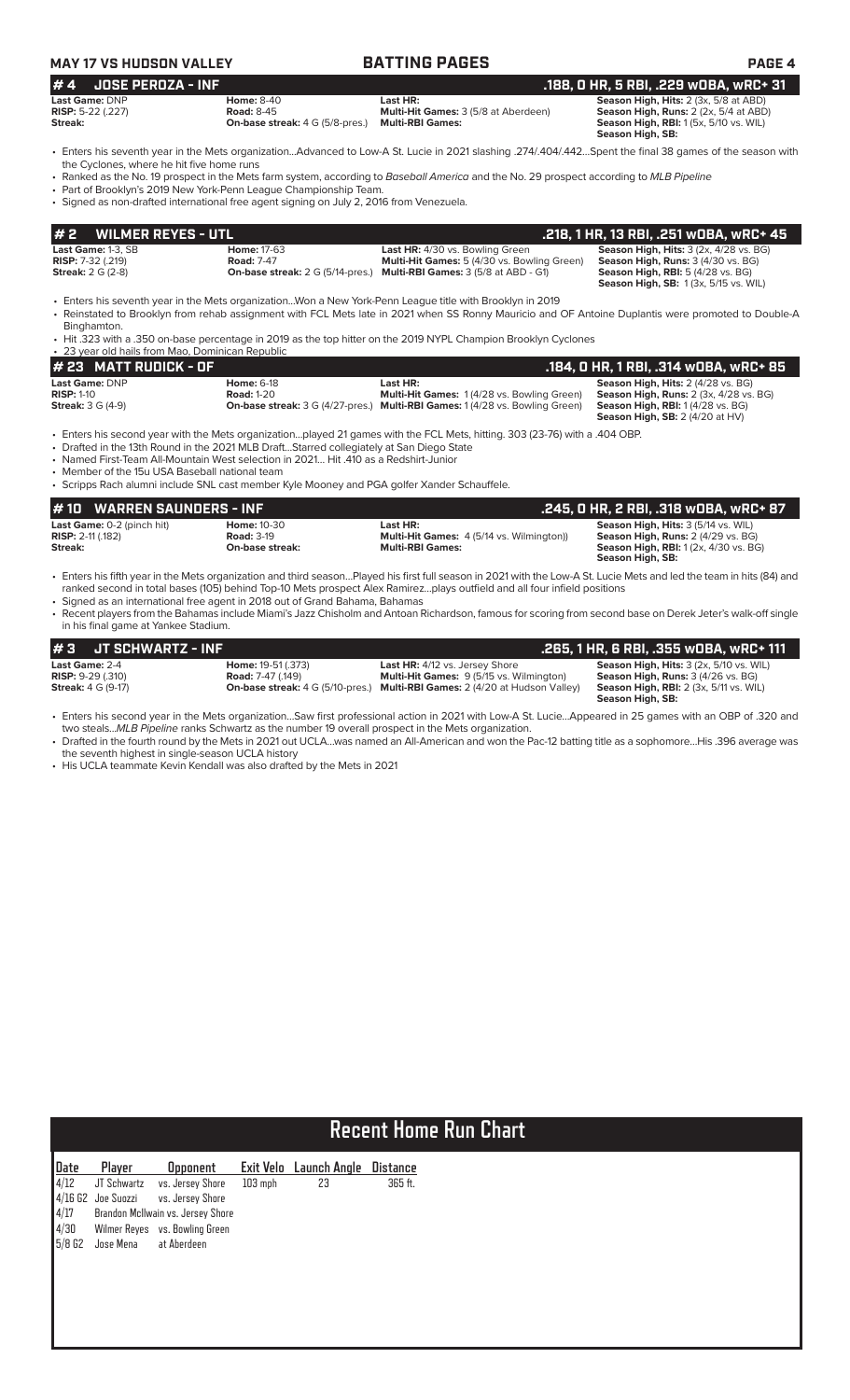# **MAY 17 VS HUDSON VALLEY BULLPEN PAGE PAGE 5**

| #18          | NOLAN CLENNEY - RHP                                         |               | 20.0 K%. 13.3 BB%. 7.43 ERA. 8 G |  |
|--------------|-------------------------------------------------------------|---------------|----------------------------------|--|
|              | <b>Last App:</b> $5/15$ vs. WIL (G1) Last Loss: $5/3$ @ ABD | SV/OP (Last): | Holds:                           |  |
| Leadoff: 1-7 |                                                             |               |                                  |  |

- Enters his second year in the Mets organization...Received from Low-A St. Lucie on September 7
- Signed to a minor league deal on June 28, 2021....Made 13 relief apps for Low-A St. Lucie • Pitched with Gary in 2021 and with Utica in 2019 and 2020 in independent baseball
- 25 year old hails from Northville, Michigan...Attended NC State

| # 36     JUSTIN COURTNEY  - RHP                      | 27.8 K%, 13.0 BB%, 3.29 ERA, 8 G    |        |
|------------------------------------------------------|-------------------------------------|--------|
| <b>Last App:</b> 5/15 vs. WIL (G1) <b>Last Loss:</b> | <b>SV/OP (Last):</b> 2/2 4/15 vs JS | Holds: |

**Leadoff:** 1-7

• Enters first season with the Mets organization…Signed on September 10, 2021

• Began career with the Angels organization…Pitched 43.0 IP across Rokand Low-A Inland Empire 66ers in 2021

• Played collegiately at Maine…Named Louisville Slugger Freshman All-American

| l # 21 | <b>BRENDAN HARDY - RHP</b>                           | 33.3 K%, O BB%, 9.00 ERA, 3 G |        |
|--------|------------------------------------------------------|-------------------------------|--------|
|        | <b>Last App:</b> 5/15 vs. WIL (G2) <b>Last Loss:</b> | SV/OP (Last):                 | Holds: |

• Enters his fifth year in the Mets organization...Drafted 31st round, 2018 Gulfport High School (MS) **Leadoff:**

• Promoted from Low-A St. Lucie to Brooklyn on May 2, striking out 17 with four walks 8 1/3 IP

• Spent 2021 with the GCL Mets (13 appearances) and Low-A St. Lucie (11 appearances) • Pitched with GCL Mets in 2018 and Kingsport Mets in 2019 over first two years in pro ball

|                                                            | i 23.8 K%, 26.2 BB%, 8.31 ERA, 7 G , |        |
|------------------------------------------------------------|--------------------------------------|--------|
| <b>Last App:</b> 5/10 vs. WIL Last Loss:<br>Leadoff: $0-4$ | SV/OP (Last):                        | Holds: |

• Enters his second season with the Mets organization…Signed by the club on March 19, 2021… •Pitched in 31 G across Low-A St. Lucie & High-A Brooklyn in 2021…struck out 65 batters in 55.1 IP • Played collegiately at Division III Middlebury College…Played two seasons of Independent baseball with the Gary SouthShore Railcats, Milwaukee Milkmen, and Chicago Deep Dish

| l #17               | <b>HUNTER PARSONS - RHP</b>            |            | 34.0 K%, 2.1 BB%, 0.00 ERA, 8 G |          |
|---------------------|----------------------------------------|------------|---------------------------------|----------|
|                     | <b>Last App:</b> $5/15$ vs. WIL $(G2)$ | Last Loss: | SV/OP (Last):                   | Holds: 1 |
| <b>Leadoff:</b> 1-5 |                                        |            |                                 |          |

• Enters his fourth year in the Mets org..Pitched with Low-A St. Lucie and High-A Brooklyn in 2021… Drafted in the 19th round by the Mets in 2019...Third-team All-Big Ten selection... Drafted out of Parkside High School by Cleveland (40th round) in 2015 but did not sign

| l # 50 | <b>EVY RUIBAL - RHP</b> |                                                                            |               | 28.2 K%. 10.3 BB%. 6.52 ERA. 10 G |
|--------|-------------------------|----------------------------------------------------------------------------|---------------|-----------------------------------|
|        |                         | <b>Last App:</b> $5/15$ vs. WIL (G1) <b>Last Loss:</b> $5/15$ vs. WIL (G1) | SV/OP (Last): | Holds:                            |

**Leadoff:** 1-4

• Signed to a minor league deal on June 27, 2021 from the Florence Y'alls (Frontier League)

• Pitched in the Dodgers system from 2015-2018, reaching High-A Rancho Cucamonga

• Drafted by the Dodgers in the 16th round of the 2017 MLB Draft from Notre Dame • From Milburn, New Jersey, attending Milburn High School

|                     | #34 REYSON SANTOS - RHP                           |  |               | ' 18.2 K%, 18.2 BB%, 3.60 ERA,  8 G , |
|---------------------|---------------------------------------------------|--|---------------|---------------------------------------|
| <b>Leadoff:</b> 1-6 | Last App: 5/15 vs. WIL (G2)Last Loss:             |  | SV/OP (Last): | Holds:                                |
|                     | • Enters his fourth year in the Mets organization |  |               |                                       |

• Began the 2021 season with Low-A St. Lucie…where he struck out 44 batters in 35.1 innings…Promoted to High-A Brooklyn making three appearances in 2021

• His native Bani is home to several former MLB players, including Manny, Willy, and Erick Aybar.

|                             | # 46      SAMMY TAVAREZ - RHP          | 37.9 K%. 24.1 BB%. 2.45 ERA. 7 G                        |  |
|-----------------------------|----------------------------------------|---------------------------------------------------------|--|
|                             | Last App: 5/15 vs. WIL (G1) Last Loss: | <b>SV/OP (Last):</b> 2/2 (4/16 vs. JS G1) <b>Holds:</b> |  |
| <b>Leadoff:</b> $0-1$ . HBP |                                        |                                                         |  |

• Enters his second season with the Mets organization…Played 2021 season with Low-A St. Lucie…

striking out 52 batters in 31.0 innings

• Signed by the Yankees as a free agent on January 17, 2018

• Hails from Santo, Domingo, Dominican Republic.

|                        |                                  | <b>LAST FIVE APPEARANCES</b> |                      |                |                |                |                |                         |           |  |
|------------------------|----------------------------------|------------------------------|----------------------|----------------|----------------|----------------|----------------|-------------------------|-----------|--|
|                        |                                  |                              | <b>NOLAN CLENNEY</b> |                |                |                |                |                         |           |  |
| <b>DATE</b>            | OPP                              | <b>DEC</b>                   | IP                   | Н              | R              | ER             | <b>BB</b>      | Κ                       | <b>HR</b> |  |
| 4/24                   | @HV                              |                              | 1.2                  | 1              | 1              | 1              | 1              | 1                       | 0         |  |
| 4/28                   | <b>BG</b>                        |                              | 2.2                  | 1              | 1              | 1              | 1              | 2                       | 0         |  |
| 5/3                    | @ABD                             | L, BS                        | 2.2                  | 3              | 3              | 3              | 2              | 4                       | 0         |  |
| 5/10                   | WIL                              | н                            | 1.0                  | 1              | 3              | 3              | 3              | 1                       | 0         |  |
| 5/15                   | WIL G1                           |                              | 0.1                  | 0              | $\Omega$       | O              | O              | 0                       | 0         |  |
|                        |                                  |                              |                      |                |                |                |                |                         |           |  |
| <b>JUSTIN COURTNEY</b> |                                  |                              |                      |                |                |                |                |                         |           |  |
| DATE                   | OPP                              | <b>DEC</b>                   | IP                   | Н              | R              | ER             | BB             | Κ                       | <b>HR</b> |  |
| 4/24                   | @HV                              |                              | 1.1                  | 1              | 0              | $\Omega$       | $\Omega$       | $\overline{2}$          | $\Omega$  |  |
| 4/30                   | <b>BG</b>                        | W                            | 2.0                  | 2              | 0              | $\Omega$       | $\Omega$       | 3                       | 0         |  |
| 5/8                    | @ABD (G2)                        |                              | 1.2                  | $\overline{2}$ | 1              | 1              | $\overline{2}$ | 0                       | 0         |  |
| 5/11                   | <b>WIL</b>                       | SV                           | 1.1                  | 3              | $\overline{2}$ | $\overline{2}$ | 1              | 2                       | 0         |  |
| 5/15                   | WIL G1                           |                              | 2.0                  | O              | 0              | $\Omega$       | 1              | 1                       | 0         |  |
|                        |                                  |                              | <b>BRENDAN HARDY</b> |                |                |                |                |                         |           |  |
| <b>DATE</b>            | OPP                              | <b>DEC</b>                   | IP                   | Н              | R              | ER             | BB             | Κ                       | <b>HR</b> |  |
| $4/28*$                | <b>DBT</b>                       |                              | 2.0                  | 0              | 0              | 0              | 0              | 3                       | 0         |  |
| $5/1*$                 | <b>DBT</b>                       |                              | 1.0                  | 0              | $\Omega$       | 0              | 0              | 1                       | 0         |  |
| 5/5                    | @ABD                             |                              | 1.1                  | O              | ٥              | ٥              | 0              | 2                       | 0         |  |
| 5/10                   | <b>WIL</b>                       |                              | 1.1                  | 4              | 3              | 3              | ٥              | $\overline{\mathbf{2}}$ | 0         |  |
| 5/15                   | WIL G <sub>2</sub>               |                              | 0.1                  | ٥              | 0              | O              | 1              | ٥                       | 0         |  |
|                        | *Appearance with Low-A St. Lucie |                              |                      |                |                |                |                |                         |           |  |
|                        | COLBY MORRIS                     |                              |                      |                |                |                |                |                         |           |  |

|      |           |            | <b>COLBY MORRIS</b> |   |                |    |               |   |           |
|------|-----------|------------|---------------------|---|----------------|----|---------------|---|-----------|
|      | DATE OPP  | DEC.       | IP                  | н | R              | ER | BB            | К | <b>HR</b> |
| 4/19 | @HV       |            | 2.0                 | 2 | $\overline{1}$ | -1 | $\mathcal{P}$ |   | 0         |
| 4/23 | @ HV      |            | 10                  | O | $\Omega$       | O  | O             |   | O         |
| 4/28 | <b>BG</b> |            | 10                  |   | $\mathbf{1}$   | 1  | $\mathcal{P}$ |   | O         |
| 5/3  | @ABD      |            | $\Omega$ 1          | O | $\Omega$       | O  | 1             |   | O         |
| 5/10 | WIL       | L.BS 0.2 2 |                     |   | 6              | 6  |               |   |           |

|                   | <b>HUNTER PARSONS</b> |            |            |   |   |    |    |               |           |  |  |
|-------------------|-----------------------|------------|------------|---|---|----|----|---------------|-----------|--|--|
| DATE              | OPP                   | <b>DEC</b> | IP         | н | R | ER | BB | K             | <b>HR</b> |  |  |
| 4/27              | BG                    |            | 0.2        | 2 | 0 | Ο  | O  |               | $\Omega$  |  |  |
| 5/1               | BG                    |            | 2.0        | O | Ο | O  | O  | $\mathcal{P}$ | $\Omega$  |  |  |
| 5/8               | @ABD (G2)             |            | 1.0        | 2 | Ο | O  | O  | Ω             | O         |  |  |
| 5/11              | WIL                   | W          | 3.0        | 2 | Ο | O  | O  | 3             | O         |  |  |
| 5/15              | WIL G <sub>2</sub>    |            | $\Omega$ 1 | O | O | O  | O  |               | O         |  |  |
| <b>EVY RUIBAL</b> |                       |            |            |   |   |    |    |               |           |  |  |

|      | DATE OPP      | <b>DEC</b>   | IP            | H. |       | R ER          | BB.      | K | <b>HR</b> |
|------|---------------|--------------|---------------|----|-------|---------------|----------|---|-----------|
| 4/28 | BG.           |              | 0.1           |    | 3 3   | -3            | -3       |   | 0         |
| 5/1  | BG.           |              | 2.0           | 1  | 0     | 0             | 0        | 2 | O         |
|      | 5/8 @ABD (G2) |              | 1.0           |    | 1 1 1 |               | $\Omega$ | O | 1         |
| 5/11 | WIL           | н            | 0.2           | 1. | 0     | 0             | 1        |   | O         |
| 5/15 | WIL G1        | $\mathbf{L}$ | $0.2^{\circ}$ | 3  | 3     | $\mathcal{P}$ | -1       | O | O         |

| <b>REYSON SANTOS</b> |           |     |            |               |               |               |    |                                    |                                    |  |  |
|----------------------|-----------|-----|------------|---------------|---------------|---------------|----|------------------------------------|------------------------------------|--|--|
| DATE                 | OPP       | DEC | ΙP         | н             | R             | ER            | BB | K                                  | ΗR                                 |  |  |
| 4/20                 | @HV       | SV  | 2.0        | O             | 1             | 1             | 2  | 2                                  | O                                  |  |  |
| 4/26                 | <b>BG</b> |     | 1 $\Omega$ | $\mathcal{P}$ | 1             | 1             | 1  | O                                  | O                                  |  |  |
| 4/29                 | <b>BG</b> | н   | $\Omega$ 1 | O             | Ο             | 0             | Ω  | O                                  | O                                  |  |  |
| 5/5                  | @ABD      |     | 12         | $\mathcal{P}$ | $\mathcal{P}$ | $\mathcal{P}$ | 3  |                                    |                                    |  |  |
| 5/15                 | WII G2    |     | 1 $\cap$   |               |               | O)            | O  | $\scriptstyle\rm\scriptstyle{(1)}$ | $\scriptstyle\rm\scriptstyle{(1)}$ |  |  |

| <b>SAMMY TAVAREZ</b> |               |      |            |          |   |    |                |               |           |  |
|----------------------|---------------|------|------------|----------|---|----|----------------|---------------|-----------|--|
| DATE                 | OPP           | DEC. | IP         | н        | R | ER | <b>BB</b>      | K             | <b>HR</b> |  |
| 4/22                 | @ HV          |      | $\Omega$ 1 | $\Omega$ | O | O  | $\mathbf{1}$   |               | U         |  |
| 4/26                 | <b>BG</b>     |      | 2 O        | O        | O | O  | 2              | 4             | O         |  |
| 5/1                  | <b>BG</b>     |      | 02         |          | 1 | 1  | $\overline{1}$ | $\mathcal{P}$ | U         |  |
|                      | 5/8 @ABD (G2) |      | 11         | O        | O | O  | 1              |               | Ω         |  |
| 5/15                 | WIL G1        |      | 1 ∩        |          | 1 | 1  | $\Omega$       |               |           |  |

|               |                                              | <b>Number of Pitches Thrown</b> |  |  |  |  |  |  |  |  |
|---------------|----------------------------------------------|---------------------------------|--|--|--|--|--|--|--|--|
| Pitcher       | Days Rest 5/17 5/18 5/19 5/20 5/21 5/22 5/23 |                                 |  |  |  |  |  |  |  |  |
| Clenney       |                                              |                                 |  |  |  |  |  |  |  |  |
| Courtney      |                                              |                                 |  |  |  |  |  |  |  |  |
| Hardy         |                                              |                                 |  |  |  |  |  |  |  |  |
| <b>Morris</b> |                                              |                                 |  |  |  |  |  |  |  |  |
| Parsons       |                                              |                                 |  |  |  |  |  |  |  |  |
| Ruibal        |                                              |                                 |  |  |  |  |  |  |  |  |
| Santos, Rey.  |                                              |                                 |  |  |  |  |  |  |  |  |
| Tavarez       |                                              |                                 |  |  |  |  |  |  |  |  |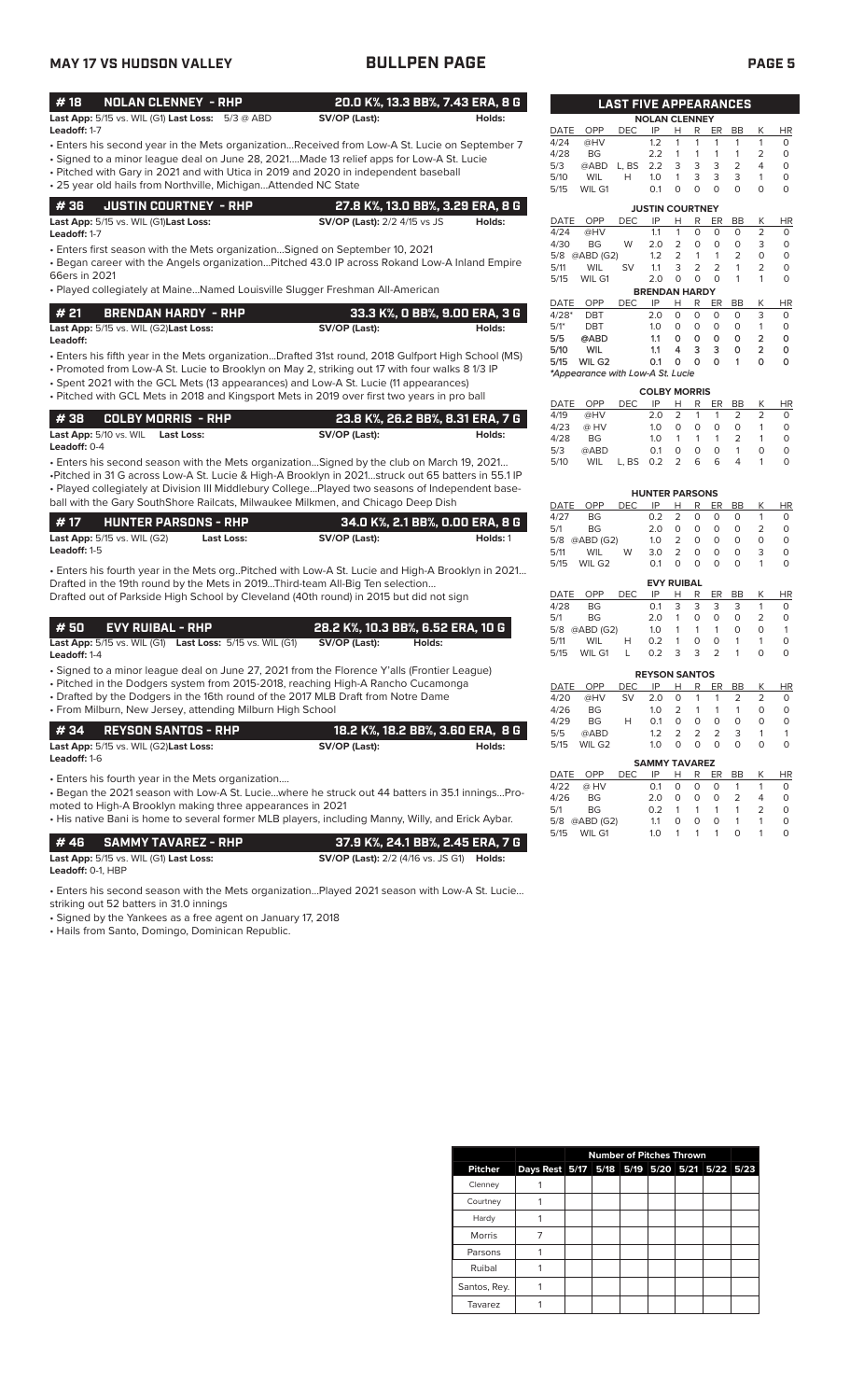### **MAY 17 VS HUDSON VALLEY HIGH/LOW & CHARTS PAGE 6**

| INDIVIDUAL BATTING HIGHS                                                    |
|-----------------------------------------------------------------------------|
|                                                                             |
|                                                                             |
|                                                                             |
|                                                                             |
|                                                                             |
|                                                                             |
|                                                                             |
|                                                                             |
|                                                                             |
|                                                                             |
|                                                                             |
|                                                                             |
|                                                                             |
|                                                                             |
|                                                                             |
|                                                                             |
| Most Stolen Bases, Game  2 (2x, Jordan, Rudick 4/20 @ Hudson Valley)        |
|                                                                             |
| <b>TEAM BATTING HIGHS</b>                                                   |
|                                                                             |
|                                                                             |
|                                                                             |
|                                                                             |
|                                                                             |
|                                                                             |
|                                                                             |
|                                                                             |
|                                                                             |
| Home Runs, Consecutive Games 2 games (4/16 vs. JS G2 -4/17 vs Jersey Shore) |
|                                                                             |
|                                                                             |
|                                                                             |
|                                                                             |
|                                                                             |
|                                                                             |

Most Errors, Team, Game.............................................................. 2 (5x, 5/15 v Wilmington G1) Most Errors, Individual, Game...................................1 (25x, Newton, 5/15 v Wilmington G2) Most Double Plays Turned, Nine-Inning Game............................ 3 (4/19 @ Hudson Valley) Consecutive Errorless Games, Team..................................... 3(4/29-5/1 vs. Bowling Green) **FIELDING**

### **STARTERS BY POSITION**

STARTERS BY PUSITION<br>
C- O'Neill (10), Gaddis (9), Mena (10)<br>
S

- **1B-** Schwartz (26), Saunders (2, Suozzi (1)
- **2B-** Young (3), Peroza (8), Reyes (4), Saunders (10), Fryman (3)
- **3B-** Peroza (13), Gaddis (7), Saunders (4), Palmer (4), Fryman (1)
- **SS-** Reyes (22), Young (2), Peroza (1), Newton (4)
- **LF-** Rudick (6), Jordan (17), Murphy (5), Reyes (1)
- **CF-** Palmer (17), Jordan (6), Rudick (5), Reyes (1)
- **RF-** McIlwain (19), Suozzi (7), Murphy (3)

**DH-** Suozzi (3), Jordan (4), Schwartz (2), Rudick (2), Gaddis (4) Peroza (1), O'Neill (5), Palmer (1), Mena (5), Murphy (1), McIllwain (1)

### **STARTERS BY BATTING ORDER**

**1st -** Jordan (21), Rudick (4), Murphy (4), Reyes (1)

**2nd -** Reyes (17), Jordan (5), Peroza (1) Gaddis (2). O'Neil (1), Newton (4)

**3rd -** Schwartz (19), Young (5), Reyes (3), O'Neil (3)

**4th-** McIlwain (10), Peroza (8), Gaddis (4), Mena (3), Schwartz (5)

**5th-** Schwartz (5), Gaddis (7), Suozzi (3), Peroza (2), McIlwain (3), Mena (8), O'Neil (2)

**6th-** Palmer (9), Saunders (3), Mena (1), Peroza (4), O'Neill (1), McIlwain (3), Reyes (5), Gaddis (3), Suozzi (1)

**7th-** Palmer (6), Gaddis (3), McIlwain (4) Suozzi (2), Saunders (2), Rudick (2), Mena (1), Peroza (7), Reyes (2), O'Neil (1)

**8th-** Saunders (6), O'Neill (3), Suozzi (3), Gaddis (2), Rudick (2), McIlwain (1), Reyes (1), Peroza (3), Palmer (7), Fryman (1), Murphy (1)

**9th-** Rudick (6), Murphy (3), Jordan (2), Mena (2), O'Neill (4), Suozzi (3), Saunders (5), Fryman (3), Palmer (1)

|             | <b>CATCHERS STEALING</b> |     |     |      | <b>MULTI-RUN INNINGS</b> |              |
|-------------|--------------------------|-----|-----|------|--------------------------|--------------|
| <b>Name</b> | СS                       | АТТ | PCT | Runs | Times                    | Last         |
| Gaddis      |                          | 22  | 13% |      | 16                       | 5/10 vs. WIL |
| Mena        | 5                        | 33  | 15% |      |                          | 5/11 vs. WIL |
| O'Neill     |                          | 26  | 15% |      |                          | $5/3$ @ABD   |

|                  |      |      | Ð | 4 | И                               | 6  | $\overline{7}$ | 8  | я  | 10+ TOTALS |
|------------------|------|------|---|---|---------------------------------|----|----------------|----|----|------------|
| <b>OPPONENTS</b> | 1 15 | 16 I | 6 |   | $16$ 5 $\overline{\phantom{0}}$ | 8  | 10             | 15 | 9  | 105        |
| <b>BKLYN</b>     | 13   | 12   | 5 | 6 | 14                              | 13 | 8              | 11 | 44 | 89         |

| INDIVIDUAL PITCHING HIGHS                                                                                                                                    |
|--------------------------------------------------------------------------------------------------------------------------------------------------------------|
|                                                                                                                                                              |
| Most Hits Allowed, Game7 (2x Junior Santos, 4/27 vs. Bowling Green)                                                                                          |
|                                                                                                                                                              |
|                                                                                                                                                              |
| Most Strikeouts, Game, Reliever 8 (2x, Oscar Rojas, 4/22 at Hudson Valley)                                                                                   |
|                                                                                                                                                              |
|                                                                                                                                                              |
|                                                                                                                                                              |
|                                                                                                                                                              |
| Most Innings Pitched, Reliever  5.0 (2x, Jesus Vargas 4/27 vs. Bowling Green)<br>Most Consecutive Scoreless Inn., Reliever 5.2 (Hunter Parsons, 4/9-present) |
|                                                                                                                                                              |

| <b>TEAM PITCHING HIGHS</b>                                          |  |  |  |  |  |  |
|---------------------------------------------------------------------|--|--|--|--|--|--|
|                                                                     |  |  |  |  |  |  |
|                                                                     |  |  |  |  |  |  |
|                                                                     |  |  |  |  |  |  |
|                                                                     |  |  |  |  |  |  |
|                                                                     |  |  |  |  |  |  |
| Most Consecutive Scoreless Innings 11 (4/29-4/30 vs. Bowling Green) |  |  |  |  |  |  |
|                                                                     |  |  |  |  |  |  |
|                                                                     |  |  |  |  |  |  |
|                                                                     |  |  |  |  |  |  |
|                                                                     |  |  |  |  |  |  |
|                                                                     |  |  |  |  |  |  |
|                                                                     |  |  |  |  |  |  |
|                                                                     |  |  |  |  |  |  |
|                                                                     |  |  |  |  |  |  |
|                                                                     |  |  |  |  |  |  |
|                                                                     |  |  |  |  |  |  |

|                                                                   |               | <b>TEAM MISCELLANEOUS</b>                                                    |  |  |  |  |  |  |
|-------------------------------------------------------------------|---------------|------------------------------------------------------------------------------|--|--|--|--|--|--|
| Longest Game, Time, Nine-Inning Game 3:07 (4/22 at Hudson Valley) |               |                                                                              |  |  |  |  |  |  |
|                                                                   |               |                                                                              |  |  |  |  |  |  |
|                                                                   |               |                                                                              |  |  |  |  |  |  |
|                                                                   |               |                                                                              |  |  |  |  |  |  |
|                                                                   |               |                                                                              |  |  |  |  |  |  |
|                                                                   |               |                                                                              |  |  |  |  |  |  |
|                                                                   |               |                                                                              |  |  |  |  |  |  |
|                                                                   |               | Coldest Gametime Temp. 47 degrees (2x, 4/19 @ Hudson Valley, Wilmington 4/8) |  |  |  |  |  |  |
|                                                                   |               |                                                                              |  |  |  |  |  |  |
|                                                                   |               |                                                                              |  |  |  |  |  |  |
|                                                                   |               |                                                                              |  |  |  |  |  |  |
|                                                                   |               |                                                                              |  |  |  |  |  |  |
| OUTFIELD ASSISTS (2)                                              |               | <b>RECORD BREAKDOWN</b>                                                      |  |  |  |  |  |  |
| <b>TOTAL</b><br><b>NAME</b>                                       | (LAST)        |                                                                              |  |  |  |  |  |  |
| McIlwain<br>1                                                     | 5/8 at ABD G1 |                                                                              |  |  |  |  |  |  |
| 1<br>Suozzi                                                       | 4/24 at HV    |                                                                              |  |  |  |  |  |  |
|                                                                   |               |                                                                              |  |  |  |  |  |  |
|                                                                   |               |                                                                              |  |  |  |  |  |  |
|                                                                   |               |                                                                              |  |  |  |  |  |  |
|                                                                   |               |                                                                              |  |  |  |  |  |  |
|                                                                   |               |                                                                              |  |  |  |  |  |  |
|                                                                   |               |                                                                              |  |  |  |  |  |  |
|                                                                   |               |                                                                              |  |  |  |  |  |  |
| UNIFORM RECORDS                                                   |               |                                                                              |  |  |  |  |  |  |
|                                                                   |               |                                                                              |  |  |  |  |  |  |
| <b>Home White</b>                                                 | $7 - 7$       |                                                                              |  |  |  |  |  |  |
| <b>Road Gray</b>                                                  | $4-9$         |                                                                              |  |  |  |  |  |  |
|                                                                   |               |                                                                              |  |  |  |  |  |  |
| <b>White Throwback</b>                                            | $1 - 0$       |                                                                              |  |  |  |  |  |  |
| Los Jefes                                                         | $1-0$         | Score 4 or More Runs11-2                                                     |  |  |  |  |  |  |
|                                                                   |               |                                                                              |  |  |  |  |  |  |
|                                                                   |               |                                                                              |  |  |  |  |  |  |
|                                                                   |               | Do Not Allow a Home Run8-14                                                  |  |  |  |  |  |  |
|                                                                   |               | Hit More Home Runs 3-0                                                       |  |  |  |  |  |  |
|                                                                   |               | Opponent Hits More HRs 3-2                                                   |  |  |  |  |  |  |
|                                                                   |               |                                                                              |  |  |  |  |  |  |
|                                                                   |               |                                                                              |  |  |  |  |  |  |
|                                                                   |               |                                                                              |  |  |  |  |  |  |
|                                                                   |               |                                                                              |  |  |  |  |  |  |
|                                                                   |               |                                                                              |  |  |  |  |  |  |
|                                                                   |               |                                                                              |  |  |  |  |  |  |
|                                                                   |               |                                                                              |  |  |  |  |  |  |
|                                                                   |               | Opponent Scores First5-13                                                    |  |  |  |  |  |  |
|                                                                   |               |                                                                              |  |  |  |  |  |  |
|                                                                   |               |                                                                              |  |  |  |  |  |  |
|                                                                   |               |                                                                              |  |  |  |  |  |  |
|                                                                   |               |                                                                              |  |  |  |  |  |  |
|                                                                   |               |                                                                              |  |  |  |  |  |  |
|                                                                   |               |                                                                              |  |  |  |  |  |  |
|                                                                   |               |                                                                              |  |  |  |  |  |  |
|                                                                   |               |                                                                              |  |  |  |  |  |  |

|                  | <b>EJECTIONS</b> |             |
|------------------|------------------|-------------|
| <b>Name</b>      | <b>Umpire</b>    | Date        |
| M. Vogel-Freeman | Clark            | 4/19 at HV  |
| Luis Rivera      | Clark            | $4/23$ @ HV |

| <b>MISC. WINS</b>                     |  |
|---------------------------------------|--|
| Come from Behind Wins 4 (4/26 vs. BG) |  |
| Wins in Last At-Bat 2 (4/26 vs. BG)   |  |
| Walk-off Wins    1 (4/26 vs. BG)      |  |

Series Sweeps .................................................

Extra Innings .....................................................

vs. RHP Starters ......................................12-13

Errorless.

vs. LHP Starters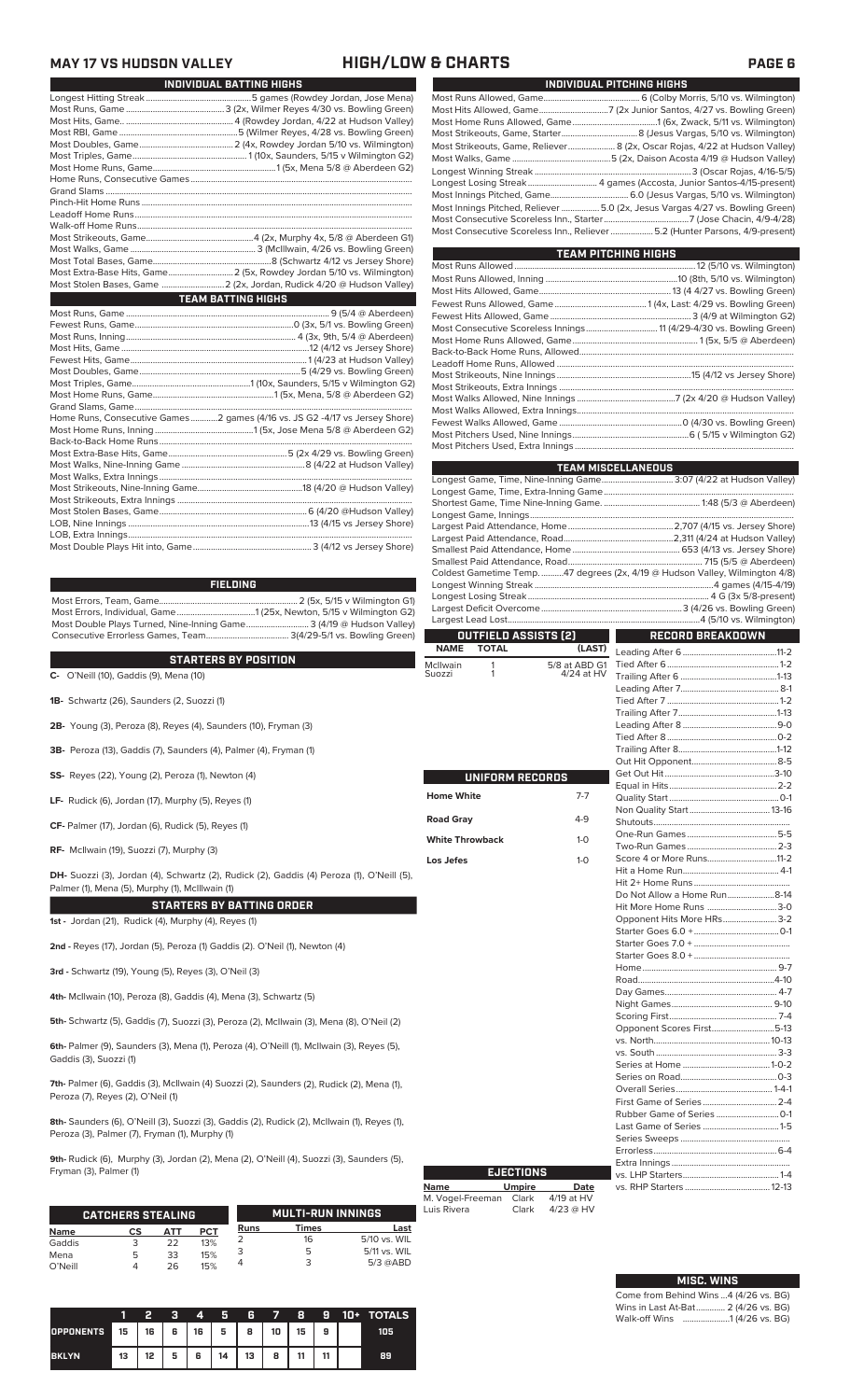|                           |                     | <b>MAY 17 VS HUDSON VALLEY</b>                                       |                                        |                             |                            |                                                                                    |                            | <b>GAME-BY-GAME RESULTS</b>                                                                                     |                                                                           |                                                |                      | PAGE <sub>7</sub>        |
|---------------------------|---------------------|----------------------------------------------------------------------|----------------------------------------|-----------------------------|----------------------------|------------------------------------------------------------------------------------|----------------------------|-----------------------------------------------------------------------------------------------------------------|---------------------------------------------------------------------------|------------------------------------------------|----------------------|--------------------------|
| <b>DATE</b><br>4/8<br>4/9 | GM#<br>$\mathbf{1}$ | <b>OPPONENT</b><br>at Wilmington<br>at Wilmington                    | <b>W-L/TIME SCORE</b><br>L             | $5-1(7)$                    | RECORD<br>$0-1$            | POSITION<br>PPD (Wet Grounds; doubleheader scheduled for 4/9)<br>T <sub>2</sub> nd | GA/GB<br>$-0.5$            | <b>WINNING PITCHER</b><br>Lucas Knowles (1-0)                                                                   | <b>LOSING PITCHER</b><br>Junior Santos (0-2)                              | <b>SAVE</b>                                    | <b>TIME</b><br>1:51  | <b>ATTENDANCE</b><br>989 |
| 4/10                      | $\overline{2}$<br>3 | at Wilmington<br>at Wilmington                                       | W<br>L                                 | $2-1(7)$<br>$4-1$           | $1 - 1$<br>$1 - 2$         | T <sub>2</sub> nd<br>4th                                                           | $-1.0$<br>$-2.0$           | David Griffin (1-0)<br>Carlos Romero (1-0)                                                                      | Michael Cuevas (0-1)<br>Carlos Ocampo (0-1)                               | Justin Courtney (1)                            | 1:59<br>2:47         | 966                      |
| 4/11<br>4/12<br>4/13      | 4<br>5              | <b>Jersey Shore</b><br><b>Jersey Shore</b>                           | W<br>L                                 | $5-2$<br>$4 - 3$            | $2 - 2$<br>$2 - 3$         | T3rd<br>T4th                                                                       | $-2.0$<br>$-2.0$           | OFF DAY<br>Hunter Parsons (1-0)<br>Dominic Pipkin (1-0)                                                         | JP Woodward (0-1)<br>Daison Acosta (0-1)                                  | <b>Sammy Tavares (1)</b><br>Jason Ruffcorn (1) | 2:44<br>3:01         | 2,041<br>752             |
| 4/14<br>4/15<br>4/16      | 6<br>7              | vs. Jersey Shore<br><b>Jersey Shore</b><br><b>Jersey Shore</b>       | W<br>W                                 | 4-1<br>4-3 (7)              | $3 - 3$<br>$4 - 3$         | PPD (rain; doubleheader scheduled for 4/16)<br>4th<br>3rd                          | $-1.5$<br>$-1.0$           | Jesus Vargas (1-0)<br>Nolan Clenney (1-0)                                                                       | Matt Russell (0-1)<br>Andrew Schultz (0-2)                                | Justin Courtney (2)<br>Sammy Tavarez (2)       | 2:31<br>1:57         | 2,707                    |
| 4/17<br>4/18              | 8<br>9              | <b>Jersey Shore</b><br><b>Jersey Shore</b>                           | W<br>W                                 | $6-1$<br>$6 - 1$            | $5-3$<br>$6 - 3$           | 2nd<br>T1st                                                                        | $-1.0$<br>$+1.0$           | Oscar Rojas (1-0)<br><b>Garrison Bryant (1-0)</b><br>OFF DAY                                                    | Mick Abel (0-2)<br>Christian McGowan (0-1)                                |                                                | 1:50<br>2:38         | 1,777<br>1,400           |
| 4/19<br>4/20              | 10<br>11            | at Hudson Valley<br>at Hudson Valley                                 | L<br>W                                 | $5 - 3$<br>$4 - 3$          | $6 - 4$<br>$7 - 4$         | 2nd<br>2nd                                                                         | $-1.0$<br>$-1.0$           | Edgar Barclay (2-1)<br>Justin Courtney (1-)                                                                     | Nolan Clenney (1-1)<br>Nelson Alvarez (0-1)                               | Carson Coleman (1)<br>Reyson Santos (1)        | 2:31<br>3:03         | 2,027<br>1,553           |
| 4/21<br>4/22<br>4/23      | 12<br>13<br>14      | at Hudson Valley<br>at Hudson Valley<br>at Hudson Valley             | L<br>W<br>L                            | $5-1$<br>$6 - 4$<br>$2 - 0$ | $7-5$<br>$8-5$<br>$8-6$    | 2nd<br>2nd<br>T <sub>2</sub> nd                                                    | $-2.0$<br>$-2.0$<br>$-2.0$ | Junior Santos (0-2)<br>Oscar Rojas (2-0)<br>Tanner Myatt (1-0)                                                  | Will Warren (1-1)<br>Blas Castano (0-2)<br>Carlos Ocampo (0-2)            | Coleman (2)                                    | 2:20<br>3:07<br>2:17 | 1,270<br>2,007<br>2,121  |
| 4/24<br>4/25<br>4/26      | 15<br>16            | at Hudson Valley<br><b>Bowling Green</b>                             | L<br>W                                 | $3 - 0$<br>$5-4$            | $8 - 7$<br>$9-7$           | T <sub>2</sub> nd<br>2nd                                                           | $-2.0$<br>$-2.0$           | Rodney Hutchison (1-0)<br>OFF DAY<br>Josh Hejka (1-0)                                                           | Daison Acosta (0-2)<br>Graeme Stinson (2-2)                               | Mauricio (1)                                   | 2:35<br>2:44         | 2.311<br>653             |
| 4/27<br>4/28<br>4/29      | 17<br>18<br>19      | <b>Bowling Green</b><br><b>Bowling Green</b><br><b>Bowling Green</b> | L<br>L<br>W                            | $4-1$<br>$7-6$<br>$3-1$     | $9 - 8$<br>$9-9$<br>$10-9$ | 3rd<br>3rd<br>3rd                                                                  | $-3.0$<br>-4.0<br>-4.0     | Zach Trageton (1-1)<br>John Doxakis (1-1)<br>Oscar Rojas (3-0)                                                  | Junior Santos (0-3)<br>Jose Chacin (0-1)<br><b>Mason Montgomery (0-1)</b> | LaSorsa (1)<br>Mullen (3)<br>Cam Opp (1)       | 2:20<br>2:38<br>2:28 | 808<br>670<br>2,617      |
| 4/30                      | 20                  | <b>Bowling Green</b>                                                 | W                                      | $5 - 2$                     | $11-9$                     | 3rd                                                                                | -4.0                       | Justin Courtney (2-0)<br><b>APRIL [11-9]</b>                                                                    | Franklin Dacosta (0-1)                                                    | Josh Hejka (1)                                 | 2:15                 | 2,070                    |
| 5/1<br>5/2<br>5/3         | 21<br>22            | <b>Bowling Green</b><br>at Aberdeen                                  | L<br>L                                 | $4 - 0$<br>$3-1$            | $11-10$<br>$11 - 11$       | 3rd<br>3rd                                                                         | $-4.5$<br>$-5.5$           | Daison Accosta (0-3)<br>OFF DAY<br>Nolan Clenney (1-2)                                                          | Conor Dryer (1-0)<br>Ignacio Feliz (2-0)                                  |                                                | 2:20<br>1:48         | 1,595<br>827             |
| 5/4<br>$\frac{5}{5}$      | 23<br>24            | at Aberdeen<br>at Aberdeen<br>at Aberdeen                            | W<br>$\mathbf{I}$                      | $9 - 4$<br>$4-1$            | $12 - 11$<br>$12 - 12$     | T <sub>2nd</sub><br>3rd<br>PPD (rain; doubleheader scheduled for 5/7)              | $-4.5$<br>$-5.5$           | Jesus Vargas (2-0)<br>Noah Denoyer (4-0)                                                                        | Wes Robertson (1-1)<br>Oscar Rojas (3-1)                                  | Houston Roth (3)                               | 2:51<br>2:12         | 848<br>715               |
| 5/7<br>5/8                | 25<br>26            | at Aberdeen<br>at Aberdeen<br>at Aberdeen                            | L                                      | $4 - 3$<br>$5-1$            | 12-13<br>$12 - 14$         | 4th<br>4th                                                                         | $-7.5$<br>$-7.5$           | PPD (rain; doubleheader scheduled for 5/8 and doubleheader schedued for June)<br>Van Loon (3-0)<br>Strowd (2-1) | Junior Santos (0-4)<br>Daison Accosta (0-4)                               | Robertson (2)                                  | 1:56<br>2:16         | 985<br>985               |
| 5/9<br>5/10               | 27                  | Wilmington                                                           | L                                      | $12 - 5$                    | $12 - 15$                  | 4th                                                                                | $-8.5$                     | OFF DAY<br>Troy Stainbrook (1-0)                                                                                | Colby Morris (0-1)                                                        |                                                | 3:00                 | 1,302                    |
| 5/11<br>5/12<br>5/13      | 28<br>29<br>30      | Wilmington<br>Wilmington<br>Wilmington                               | W<br><b>PPD</b><br><b>PPD</b>          | $5-4$                       | $13 - 15$                  | 4th                                                                                | $-7.5$                     | Hunter Parsons (2-0)                                                                                            | <b>Michael Cuevas (0-4)</b>                                               | <b>Justin Courtney (3)</b>                     | 2:39                 | 1,939                    |
| 5/14<br>5/15<br>5/16      | 31<br>32            | Wilmington<br>Wilmington                                             | L<br>L                                 | $4-1$<br>$3-2$              | 13-16<br>$13-17$           | 4th<br>4th                                                                         | $-10.5$<br>$-10.5$         | Amos Willingham (2-1)<br>Tim Cate (2-1)<br>OFF DAY                                                              | Evy Ruibal (0-1)<br>Jesus Vargas (3-2)                                    | Zach Brzycky (4)                               | 2:39<br>2:15         | 2,642<br>1,958           |
| 5/17<br>5/18<br>5/19      | 33<br>34<br>35      | <b>Hudson Valley</b><br><b>Hudson Valley</b><br><b>Hudson Valley</b> | 7:00 p.m.<br>12:00 p.m.<br>7:00 p.m.   |                             |                            |                                                                                    |                            |                                                                                                                 |                                                                           |                                                |                      |                          |
| 5/20<br>5/21<br>5/22      | 36<br>37            | <b>Hudson Valley</b><br><b>Hudson Valley</b>                         | 7:00 p.m.<br>6:00 p.m.                 |                             |                            |                                                                                    |                            |                                                                                                                 |                                                                           |                                                |                      |                          |
| 5/23<br>5/24              | 38<br>39            | <b>Hudson Valley</b><br>at Bowling Green                             | 2:00 p.m.<br>6:35 p.m.*                | (CT)                        |                            |                                                                                    |                            | OFF DAY                                                                                                         |                                                                           |                                                |                      |                          |
| 5/25<br>5/26<br>5/27      | 40<br>41<br>42      | at Bowling Green<br>at Bowling Green<br>at Bowling Green             | 6:35 p.m.*<br>6:35 p.m.*<br>6:35 p.m.* | (CT)<br>(CT)<br>(CT)        |                            |                                                                                    |                            |                                                                                                                 |                                                                           |                                                |                      |                          |
| 5/28<br>5/29<br>5/30      | 43<br>44            | at Bowling Green<br>at Bowling Green                                 | 6:35 p.m.*<br>1:05 p.m.*               | (CT)<br>(CT)                |                            |                                                                                    |                            | OFF DAY                                                                                                         |                                                                           |                                                |                      |                          |
| 5/31<br>6/1               | 45<br>47            | at Jersey Shore<br>at Jersey Shore                                   | 7:05 p.m.<br>7:05 p.m.                 |                             |                            |                                                                                    |                            | <u>MAY [2-8]</u>                                                                                                |                                                                           |                                                |                      |                          |
| 6/2<br>6/3                | 48<br>49            | at Jersey Shore<br>at Jersey Shore                                   | 7:05 p.m.<br>7:05 p.m.                 |                             |                            |                                                                                    |                            |                                                                                                                 |                                                                           |                                                |                      |                          |
| $6/4$<br>$6/5$<br>$6/6$   | 50<br>51            | at Jersey Shore<br>at Jersey Shore                                   | 7:05 p.m.<br>1:05 p.m.                 |                             |                            |                                                                                    |                            | OFF DAY                                                                                                         |                                                                           |                                                |                      |                          |
| 6/7<br>6/8                | 52<br>53<br>54      | Aberdeen<br>Aberdeen                                                 | 7:00 p.m.<br>7:00 p.m.                 |                             |                            |                                                                                    |                            |                                                                                                                 |                                                                           |                                                |                      |                          |
| 6/9<br>6/10<br>6/11       | 54<br>55<br>56      | Aberdeen<br>Aberdeen<br>Aberdeen                                     | 7:00 p.m.<br>7:00 p.m.<br>6:00 p.m.    |                             |                            |                                                                                    |                            |                                                                                                                 |                                                                           |                                                |                      |                          |
| 6/12<br>6/13              | 57                  | Aberdeen                                                             | 2:00 p.m.                              |                             |                            |                                                                                    |                            | OFF DAY                                                                                                         |                                                                           |                                                |                      |                          |
| 6/14<br>6/15<br>6/16      | 58<br>59<br>60      | at Wilmington<br>at Wilmington<br>at Wilmington                      | 6:35 p.m.<br>6:35 p.m.<br>6:35 p.m.    |                             |                            |                                                                                    |                            |                                                                                                                 |                                                                           |                                                |                      |                          |
| 6/17<br>6/18<br>6/19      | 61<br>62<br>63      | at Wilmington<br>at Wilmington<br>at Wilmington                      | 6:35 p.m.<br>6:35 p.m.<br>1:05 p.m.    |                             |                            |                                                                                    |                            |                                                                                                                 |                                                                           |                                                |                      |                          |
| 6/20<br>6/21<br>6/22      | 64<br>65            | <b>Jersey Shore</b><br><b>Jersey Shore</b>                           | 7:00 p.m.<br>7:00 p.m.                 |                             |                            |                                                                                    |                            | OFF DAY                                                                                                         |                                                                           |                                                |                      |                          |
| 6/23<br>6/24              | 66<br>67            | <b>Jersey Shore</b><br><b>Jersey Shore</b>                           | 7:00 p.m.<br>7:00 p.m.                 |                             |                            |                                                                                    |                            |                                                                                                                 |                                                                           |                                                |                      |                          |
| 6/25<br>6/26<br>6/27      | 68<br>69            | <b>Jersey Shore</b><br><b>Jersey Shore</b>                           | 6:00 p.m.<br>2:00 p.m.                 |                             |                            |                                                                                    |                            | OFF DAY                                                                                                         |                                                                           |                                                |                      |                          |
| 6/28<br>6/29<br>6/30      | 70<br>71<br>72      | at Hudson Valley<br>at Hudson Valley<br>at Hudson Valley             | 7:05 p.m.<br>7:05 p.m.<br>7:05 p.m.    |                             |                            |                                                                                    |                            |                                                                                                                 |                                                                           |                                                |                      |                          |
| 7/1<br>7/2                | 73<br>74            | at Hudson Valley<br>at Hudson Valley                                 | 7:05 p.m.<br>6:05 p.m.                 |                             |                            |                                                                                    |                            | JUNE (0-0)                                                                                                      |                                                                           |                                                |                      |                          |
| 7/3<br>7/4<br>7/5         | 75<br>76            | at Hudson Valley<br>Aberdeen                                         | 6:05 p.m.<br>6:30 p.m.                 |                             |                            |                                                                                    |                            | OFF DAY                                                                                                         |                                                                           |                                                |                      |                          |
| 7/6<br>7/7                | 77<br>78            | Aberdeen<br>Aberdeen                                                 | 7:00 p.m.<br>7:00 p.m.                 |                             |                            |                                                                                    |                            |                                                                                                                 |                                                                           |                                                |                      |                          |
| 7/8<br>7/9<br>7/10        | 79<br>81<br>82      | Aberdeen<br>Aberdeen<br>Aberdeen                                     | 7:00 p.m.<br>6:00 p.m.<br>2:00 p.m.    |                             |                            |                                                                                    |                            |                                                                                                                 |                                                                           |                                                |                      |                          |
| 7/11<br>7/12<br>7/13      | 83<br>84            | Greensboro<br>Greensboro                                             | 7:00 p.m.<br>12:00 p.m.                |                             |                            |                                                                                    |                            | OFF DAY                                                                                                         |                                                                           |                                                |                      |                          |
| 7/14<br>7/15<br>7/16      | 85<br>86<br>87      | Greensboro<br>Greensboro<br>Greensboro                               | 7:00 p.m.<br>7:00 p.m.<br>6:00 p.m.    |                             |                            |                                                                                    |                            |                                                                                                                 |                                                                           |                                                |                      |                          |
| 7/17<br>7/18<br>7/19      | 88                  | Greensboro                                                           | 2:00 p.m.                              |                             |                            |                                                                                    |                            |                                                                                                                 |                                                                           |                                                |                      |                          |
| 7/20<br>7/21              |                     |                                                                      |                                        |                             |                            |                                                                                    |                            | LEAGUE-WIDE BREAK                                                                                               |                                                                           |                                                |                      |                          |
| 7/22<br>7/23<br>7/24      | 89<br>90<br>91      | at Jersey Shore<br>at Jersey Shore<br>at Jersey Shore                | 7:05 p.m.<br>7:05 p.m.<br>$1:05$ p.m.  |                             |                            |                                                                                    |                            |                                                                                                                 |                                                                           |                                                |                      |                          |
| 7/25<br>7/26<br>7/27      | 92<br>93            | at Hudson Valley<br>at Hudson Valley                                 | 7:05 p.m.<br>7:05 p.m.                 |                             |                            |                                                                                    |                            | OFF DAY                                                                                                         |                                                                           |                                                |                      |                          |
| 7/28<br>7/29<br>7/30      | 94<br>95<br>96      | at Hudson Valley<br>at Hudson Valley<br>at Hudson Valley             | 7:05 p.m.<br>7:05 p.m.<br>6:05 p.m.    |                             |                            |                                                                                    |                            |                                                                                                                 |                                                                           |                                                |                      |                          |
| 7/31                      | 97                  | at Hudson Valley                                                     | 2:05 p.m.                              |                             |                            |                                                                                    |                            | JULY (0-0)                                                                                                      |                                                                           |                                                |                      |                          |
| 8/1<br>8/2<br>8/3         | 98<br>99            | <b>Winston-Salem</b><br><b>Winston-Salem</b>                         | 7:00 p.m.<br>12:00 p.m.                |                             |                            |                                                                                    |                            | OFF DAY                                                                                                         |                                                                           |                                                |                      |                          |
| 8/4<br>8/5<br>8/6         | 100<br>101<br>102   | <b>Winston-Salem</b><br><b>Winston-Salem</b><br><b>Winston-Salem</b> | 7:00 p.m.<br>7:00 p.m.<br>6:00 p.m.    |                             |                            |                                                                                    |                            |                                                                                                                 |                                                                           |                                                |                      |                          |
| 8/7<br>8/8<br>8/9         | 103<br>104          | <b>Winston-Salem</b><br>at Wilmington                                | 2:00 p.m.<br>6:35 p.m.                 |                             |                            |                                                                                    |                            | OFF DAY                                                                                                         |                                                                           |                                                |                      |                          |
| 8/10<br>8/11              | 105<br>106          | at Wilmington<br>at Wilmington                                       | 6:35 p.m.<br>6:35 p.m.                 |                             |                            |                                                                                    |                            |                                                                                                                 |                                                                           |                                                |                      |                          |
| 8/12<br>8/13<br>8/14      | 107<br>108<br>109   | at Wilmington<br>at Wilmington<br>at Wilmington                      | 6:35 p.m.<br>6:35 p.m.<br>$1:05$ p.m.  |                             |                            |                                                                                    |                            |                                                                                                                 |                                                                           |                                                |                      |                          |
| 8/15<br>8/16<br>8/17      | 110<br>111          | <b>Hudson Valley</b><br><b>Hudson Valley</b>                         | 7:00 p.m.<br>7:00 p.m.                 |                             |                            |                                                                                    |                            | OFF DAY                                                                                                         |                                                                           |                                                |                      |                          |
| 8/18<br>8/19<br>8/20      | 112<br>113<br>114   | <b>Hudson Valley</b><br><b>Hudson Valley</b><br><b>Hudson Valley</b> | 7:00 p.m.<br>7:00 p.m.<br>6:00 p.m.    |                             |                            |                                                                                    |                            |                                                                                                                 |                                                                           |                                                |                      |                          |